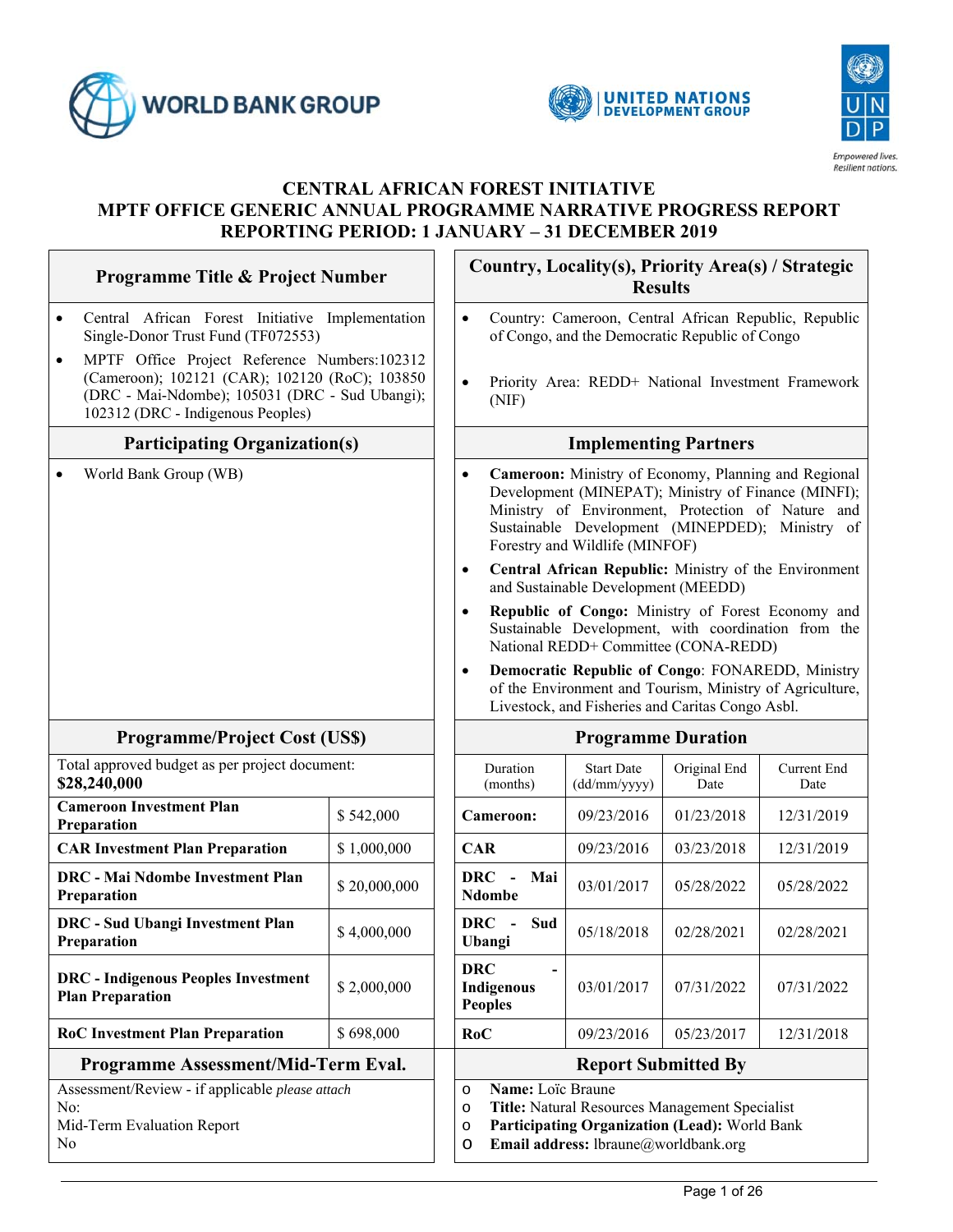#### **EXECUTIVE SUMMARY**

On October 6, 2016, the World Bank Group received a Central African Forest Initiative (CAFI) grant package of US\$2,240,000 for programming in Cameroon, Central African Republic (CAR) and the Republic of Congo (RoC), with a view to help these countries develop and implement a single, comprehensive and broadly supported multi-sector REDD+ National Investment Framework (NIF) to achieve significant results at a large scale. In 2017, the World Bank (WB) received an additional contribution to support three projects in Democratic Republic of Congo (DRC), following the acceptance of proposals by DRC's National Fund for REDD+ (FONAREDD).

#### **Overall progress**

**In CAR, RoC and Cameroon**, the activities were implemented jointly with other programs such as the Forest Carbon Partnership Facility (FCPF) and the Forest Investment Program (FIP).

**Cameroon:** The Grant Agreement package was prepared in 2016 and signed on November 22, 2017. As a result, few activities conducted in 2017 were financed by CAFI. Rather, most activities undertaken during the year were financed using parallel funding provided by FCPF and FIP. Following the signing of the Grant Agreement, the Government of Cameroon shared with the CAFI Executive Board a draft National Investment Framework (NIF), which was subsequently endorsed by the FIP Sub-Committee at its meeting on December 14, 2017. The draft NIF required significant revisions which were discussed during follow-up meetings organized in February 2018. An international consultant was recruited in September 2018 to revise the NIF which was reviewed by the independent evaluators in April 2019. Evaluators presented another set of useful comments and, together with the EB willingness to initiate a policy dialogue with the Government, a new set of activities were discussed with the CAFI Secretariat during its mission in Yaoundé (June 3-14, 2019). Three national consultants and one international consultant were then recruited in October 2019 to revise the NIF in order to align it to the sectoral priorities in the key land use sectors as well as support the policy dialogue process. Additional consultations were held from October to December 2019 and a highlevel meeting was held on December 18, 2019. The grant closed on December 31, 2019. The client requested on December 18, 2019 a no-cost extension that will be processed following discussions with the Board Members.

## **Central African Republic:**

Both the CAFI and FCPF grant agreements were signed in April 2017. Key REDD+ Readiness institutional arrangements were established in 2018, including the National REDD+ Coordination, the National REDD+ Committee and two Inter-Prefectural Committees (CIP by its local acronym). Principal activities in support of the development of REDD+ instruments – such as NIF, National REDD+ Strategy and Strategic Environmental and Social Assessment (SESA) – were only launched in early 2019 after several fiduciary issues were addressed (procurement, financial reporting etc.). The development of the NIF started in March 2019. In the absence of a national REDD  $+$  strategy (currently under development), a set of priority measures has been identified based on existing analyzes of drivers of deforestation and forest degradation, the national development vision and sectoral policies and country's development priorities. NIP implementation approaches have been defined at both the national and subnational levels. The Government of CAR presented a progress report of the 2020-2025 NIF process during the 14th CAFI Board meeting held October 15-16, 2019. A no-cost extension of the grant closing date to June 30, 2020 was articulated to provide additional time to engage with high-level political decision makers, conduct an independent evaluation of the NIF and support the government to address related feedback. The CAR government is expected submit the NIF to the CAFI Secretariat in early 2020. The NIF will address the feedback received from stakeholders during the national validation workshop organized on October 21, 2019. A Ministeriallevel seminary, chaired by the Prime Minister, is also planned to take place in February/March 2020 to present the NIF.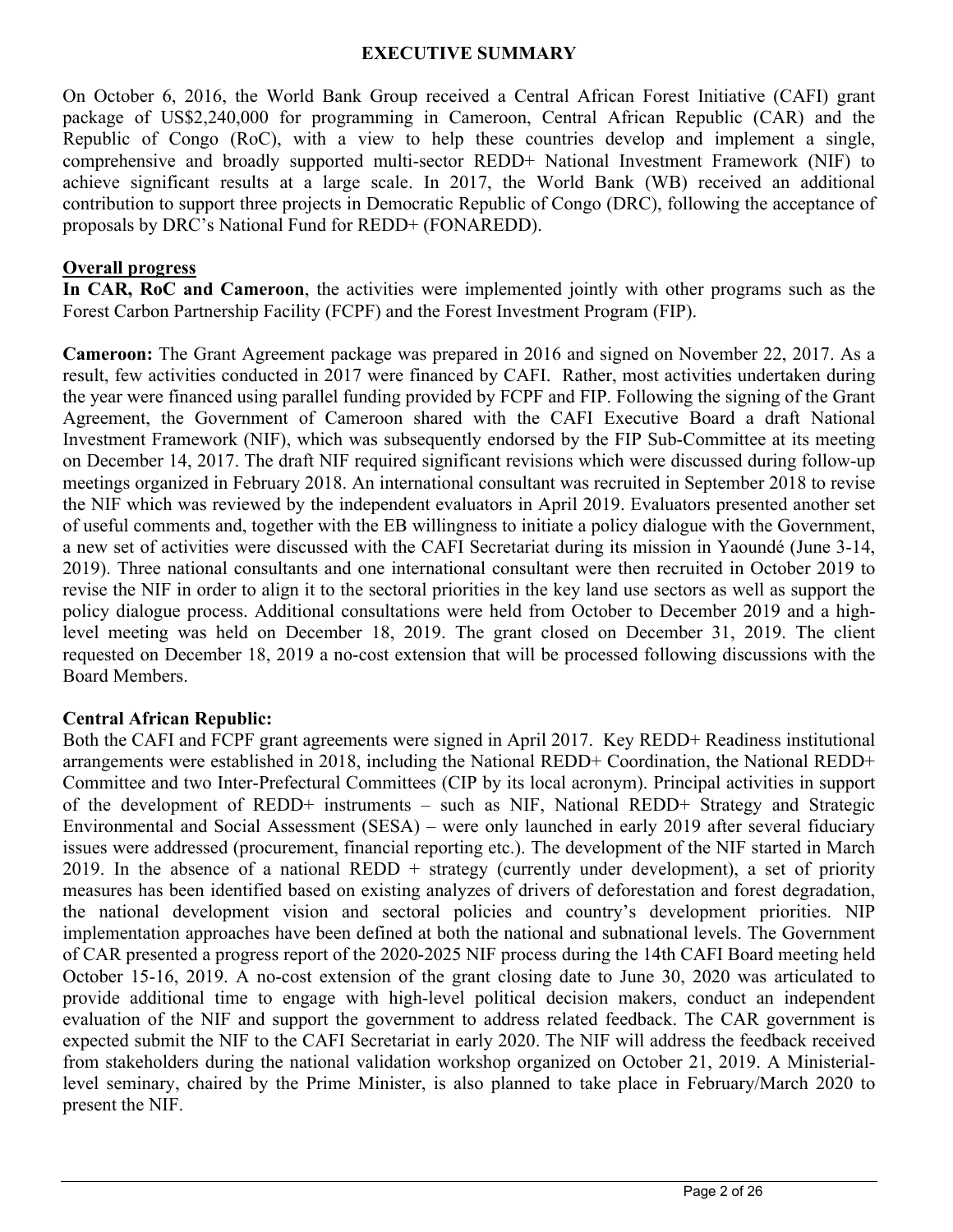**Republic of Congo:** The investment planning process for CAFI and the Forest Investment Program (FIP) has been jointly prepared in accordance with the investment plan design. The CAFI Preparation Fund Grant Agreement was signed on March 23, 2017. Since then, the RoC has prepared its investment plan, and organized extensive consultations during the preparation period, including 33 consultation events across the country involving 1,036 stakeholders, and a national validation workshop. The Government presented a first draft to the CAFI Executive Board on October 10, 2017. The CAFI Executive Board provided written comments on November 22, 2017. The FIP Sub-Committee endorsed the investment plan on December 13, 2017. The final version of the investment plan was conditionally adopted, subject to a final review of the Investment Plan, on October 29, 2018 by the CAFI EB. The CAFI financed trust fund to support recipientexecuted activities closed on December 31, 2018 and the corresponding trust fund to support Bank-executed activities closed end of March 2019.

**Democratic Republic of Congo:** Three proposals were approved by the National Fund for REDD+ (FONAREDD) in late 2016 or early 2017(PIREDD Sud Ubangi, PIREDD Mai Ndombe, and Indigenous Peoples). Two operations (PIREDD Sud Ubangi and PIREDD Mai Ndombe) have been approved by the Bank and became effective in 2018. For PIREDD Mai Ndombe, last year saw the enabling environment strengthened and the increased pace of implementation of project-supported activities.

Principal activities in support of the PIREDD Mai Ndombe project that were undertaken during 2020 include:

- Recruitment of 6 agronomists to help the project identify sites with agricultural support potential as well as train extension service staff, nurserymen, and future planters;
- The continuation of activities to support the governance of natural resources in the four territories;
- The implementation of the memoranda of understanding with the territories' Technical Services;
- The development, in consultation with the provincial authorities, of an road investment plan;
- The establishment of the first agroforestry plantations as well as plantations in the Kutu Territory;
- The establishment of oil palm nurseries in the four territories in the project area;
- The finalization of the architectural studies for the construction of the territory operational bases;
- -The finalization of the architectural studies for the construction of the management offices operational basis in each territory.
- Preparations for the B 2020 season have resulted in the identification of 98 intervention sites in degraded lands or savannah and the establishment of acacia nurseries to cover 560 hectares;
- Activities to identify new micro-projects for indigenous peoples launched.

Regarding the Sud Ubangi operation: The Grant Agreement between the Bank and government was signed in April 2017 with the operation declared effective in February 2018, along with the PARRSA<sup>[1]</sup> project, to which it is attached. Recognizing the lag between financing approval and effectiveness, government in collaboration with the Bank has elaborated a focused action plan to bring the project implementation timeline forward.

Regarding the operation related to Indigenous Peoples (IPs): The CAFI proposal aims at expanding the Forest-dependent Community Support Project to include additional activities with the aim of (i) strengthening the participation of IPs in the land tenure and land use planning reforms and (ii) developing innovative activities to support forest management by the communities. While the additional CAFI grant has not been signed for administrative reasons, the main activities have begun including: (i) a strong participation of IPs in the land tenure reform process; (ii) the identification of forest-related micro-projects; and (iii) the identification and delimitation of two areas to be registered as forest concessions for the local communities.

<sup>[1]</sup> PARRSA: "Programme d'appui à la réhabilitation et à la relance du secteur agricole" - Agriculture Rehabilitation and Recovery Support Program.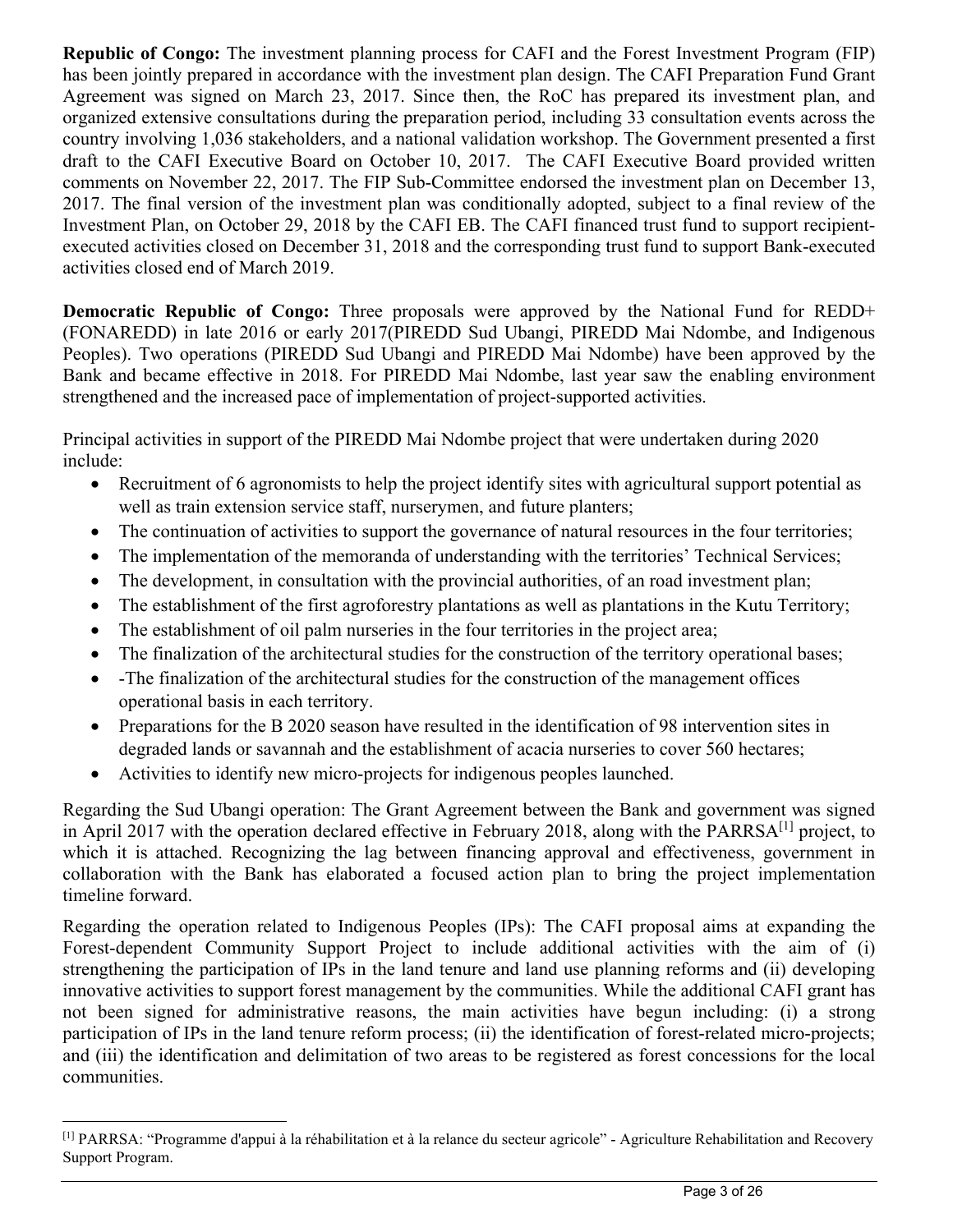# **I. Background**

The Central African Forest Initiative (CAFI) Trust Fund was launched during the United Nations (UN) General Assembly in New York on September 29, 2015 through the official signing of the Joint Declaration<sup>1</sup>. It is hosted by the Multi Partner Trust Fund Office (MPTF-O) of UNDP and offers a coordination mechanism to donors who are part of CAFI by harmonized approval, disbursement, and monitoring and reporting processes.

The objective of the CAFI program is to assist the development of sound land and forest management policies, programs and projects in African countries as part of their low-emission development strategies. Its aim is to support African countries to define their REDD+ investment strategies, and financing policy development, investment programs and projects related to REDD+ in Africa. The main expected outcome of the program is the development of a single, comprehensive, broadly supported, multi-sector REDD+ NIF in each of the recipient countries.

On September 13, 2016, an Administration Agreement was signed between the WB and the MPTF-O, marking the first occasion for a UN Multi-Donor Trust Fund to transfer funds directly to the WB as an implementing organization. Beyond the practical terms, this agreement illustrates how the WB and UN are strengthening their cooperation to effectively support sustainable development investments.

In accordance with the requirements of the MPTF-O and the CAFI Governance Body, this annual report represents a status update on CAFI implementation in CY 2019 in countries that received CAFI preparation grants through the WB. They are:

## Cameroon, Congo and Central African Republic (CAR).

On October 5, 2016, a CAFI grant package in an amount of US\$ 2,240,000 was transferred to the WB and allocated for programming in Cameroon, the Central African Republic (CAR) and the Republic of Congo (RoC) with a view to assist them with the development and implementation of their REDD+ NIF in order to achieve significant results at a large scale.

## Democratic Republic of the Congo (DRC):

Following the signing of the Letter of Commitment between the DRC and the CAFI Executive Board in April 2016, the National Fund for REDD+ (FONAREDD) launched a series of Calls for Proposal starting in May 2016. After several stages of technical reviews and multiple revisions, the WB was selected as the Implementing Agency in three of them, namely the Mai-Ndombe REDD+ Integrated Project (October 20, 2016), Sud Ubangi REDD+ Integrated Project (February 8, 2017), and Support to the participation of Indigenous Peoples (October 20, 2016).

<sup>&</sup>lt;sup>1</sup> CAFI Joint Declaration between Donor Countries and Organizations, Central African Partner Countries and South-South Partners, September 29, 2015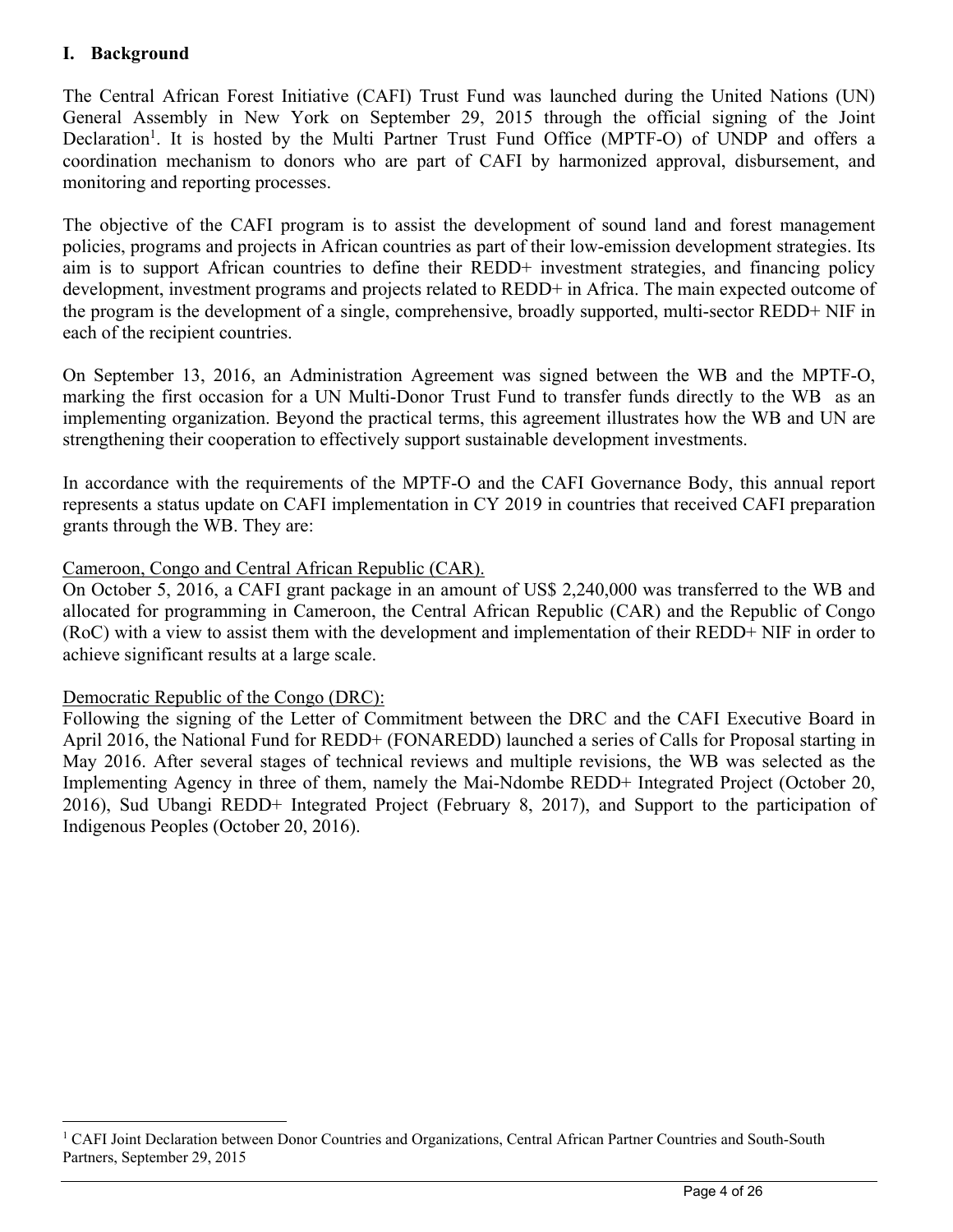# **Financial overview as of December 31, 2019**

|                           | Disbursement Report as at December 31, 2019                                                                                                                                                                                                                                                                                                                        |                 |                             |                                                                                                         |                         |                             |                        |                    |                                                   |                                       |                             |                                     |                                   |                     |
|---------------------------|--------------------------------------------------------------------------------------------------------------------------------------------------------------------------------------------------------------------------------------------------------------------------------------------------------------------------------------------------------------------|-----------------|-----------------------------|---------------------------------------------------------------------------------------------------------|-------------------------|-----------------------------|------------------------|--------------------|---------------------------------------------------|---------------------------------------|-----------------------------|-------------------------------------|-----------------------------------|---------------------|
|                           | Project Development Objective: The objective of this Trust Fund is to assist the development of sound land and forest management policies, programs and projects in African countries as part of their low-emission developmen<br>their REDD+ investment strategies and financing policy development, investment programs and projects related to REDD+ in Africa. |                 |                             |                                                                                                         |                         |                             |                        |                    |                                                   |                                       |                             |                                     |                                   |                     |
| <b>Operation</b>          | Code<br><b>MPTF-O</b>                                                                                                                                                                                                                                                                                                                                              | Project<br>Code | <b>Trust</b><br><b>Fund</b> | <b>Project Name</b>                                                                                     | <b>Execution</b>        | <b>TTL</b>                  | Legal<br><b>Status</b> |                    | <b>Total TF</b><br><b>Amount in</b><br><b>USD</b> | <b>Disbursements in</b><br><b>USD</b> | <b>Balance in USD</b>       | <b>Commitments in</b><br><b>USD</b> | <b>Available in</b><br><b>USD</b> | <b>Burn</b><br>Rate |
|                           |                                                                                                                                                                                                                                                                                                                                                                    |                 | <b>TF0A3636</b>             | Republic of Congo CAFI BETF for REDD+ Investment Plan<br>Preparation                                    | Bank<br>Executed        | Pierre Guigon               | <b>LCL</b>             | Ŝ.                 | 44,206                                            | 44.206<br>$\mathbf{s}$                | \$                          | $\mathbf{s}$                        |                                   | 100.0%              |
| Preparation               | 102120                                                                                                                                                                                                                                                                                                                                                             | P124292         | <b>TF0A3637</b>             | Preparation of the Reducing DeforestatiQn and Forest Degradation<br><b>REDD Plus) Readiness Project</b> | Recipient<br>Executed   |                             | <b>LCL</b>             | $\mathbf{\hat{s}}$ | 615,530                                           | $\mathbf{s}$<br>615,530               | \$                          | $\mathbf{\hat{S}}$                  | $\mathbf{F}$                      | 100.0%              |
| NIF Congo                 |                                                                                                                                                                                                                                                                                                                                                                    | P157423         | TF0A5571                    | Contribution to Program Management and TF Administration                                                | <b>Bank</b><br>Executed | See PM&A below              | Active                 | \$                 | 7,264                                             | 7,264<br>\$                           | \$                          | $\mathfrak{s}$                      |                                   | 100.0%              |
|                           |                                                                                                                                                                                                                                                                                                                                                                    | N/A             | <b>N/A</b>                  | Central Units - Cost Recovery                                                                           | Fee                     | <b>N/A</b>                  | N/A                    | $\mathbf{\hat{s}}$ | 31,000                                            | $\mathbf{s}$<br>31,000                | \$                          | $\hat{\mathbf{x}}$                  |                                   | 100.0%              |
|                           |                                                                                                                                                                                                                                                                                                                                                                    | P124293         | TF0A4357                    | Cameroon Preparation CAFI national Investment Plan                                                      | Bank<br>Executed        | Cyrille Valence Ngouana     | Active                 | \$.                | 143,000                                           | \$<br>89,206                          | 53,794<br>$\mathbf{s}$      | \$<br>33,650 \$                     | 20,144                            | 62.4%               |
| Preparation<br><b>NIF</b> | 102312                                                                                                                                                                                                                                                                                                                                                             |                 | TF0A4147                    | Cameroon Preparation CAFI national Investment Plan                                                      | Recipient<br>Executed   | Kengne                      | Active                 | \$                 | 380,000                                           | $\mathbf{\hat{S}}$<br>262,581         | $\mathbf{s}$<br>117,419     | \$<br>$117,419$ \$                  |                                   | 69.1%               |
| Cameroon                  |                                                                                                                                                                                                                                                                                                                                                                    | P157423         | TF0A5571                    | Contribution to Program Management and TF Administration                                                | Bank<br>Executed        | See PM&A below              | Active                 | \$                 |                                                   | \$                                    |                             |                                     |                                   |                     |
|                           |                                                                                                                                                                                                                                                                                                                                                                    | N/A             | N/A                         | Central Units - Cost Recovery                                                                           | Fee                     | N/A                         | N/A                    | \$                 | 19,000                                            | \$<br>19,000                          | \$                          | \$                                  | \$                                | 100.0%              |
|                           |                                                                                                                                                                                                                                                                                                                                                                    | P156721         | TF0A4129                    | Central African Republic CAFI BETF for REDD+ NIF Preparation                                            | <b>Bank</b><br>Executed | Pierre Guigon; Emeran Serge | Active                 | Ŝ.                 | 260,000                                           | 157,865<br>\$.                        | 102,135<br>\$               | $\mathbf{s}$                        | 102,135<br>$\mathfrak{L}$         | 60.7%               |
| Preparation               | 102121                                                                                                                                                                                                                                                                                                                                                             |                 | TF0A3863                    | CAFI Preparation Grant for Reducing Deforestation and Forest<br>Degradation (REDD+) Readiness Project   | Recipient<br>Executed   | Pierre Guigon               | Active                 | \$                 | 700,000                                           | $\mathbf{\hat{S}}$<br>566,104         | \$<br>133,896               | $\hat{\mathbf{r}}$<br>133,896       | $\mathbf{\hat{A}}$                | 80.9%               |
| <b>NIF CAR</b>            |                                                                                                                                                                                                                                                                                                                                                                    | P157423         | TF0A5571                    | Program Management and TF Administration                                                                | <b>Bank</b><br>Executed | See PM&A below              | Active                 | \$                 | 5,000                                             | 5,000<br>$\mathbf{\hat{s}}$           | \$                          | $\mathbf{s}$                        | -S                                | 100.0%              |
|                           |                                                                                                                                                                                                                                                                                                                                                                    | N/A             | N/A                         | Central Units - Cost Recovery                                                                           | Fee                     | N/A                         | N/A                    | \$                 | 35,000                                            | 35,000<br>$\mathbf{s}$                | \$                          | $\mathbf{\hat{S}}$                  |                                   | 100.0%              |
|                           |                                                                                                                                                                                                                                                                                                                                                                    | P159037         | TF0A4934                    | FONAREDD - BETF - PARRSA AF - Supervision (Sud Ubangi)                                                  | Bank<br>Executed        | Nora Kaoues                 | Active                 | \$                 | 160,000                                           | \$<br>99,487                          | 513<br>\$                   | \$                                  | 513<br>\$                         | 62.2%               |
| Sud Ubangi                | 105031                                                                                                                                                                                                                                                                                                                                                             |                 | TF0A4870                    | FONAREDD complement to PARRSA Additional Financing (Sud<br>Ubangi)                                      | Recipient<br>Executed   |                             | Active                 | \$                 | 3,640,000                                         | 849,571<br>\$                         | 2,790,429<br>\$             | \$<br>2,790,429 \$                  |                                   | 23.3%               |
|                           |                                                                                                                                                                                                                                                                                                                                                                    | P157423         | TF0A5571                    | Program Management and TF Administration                                                                | Bank<br>Executed        | See PM&A below              | Active                 | S.                 | 18,000                                            | \$<br>18,000 \$                       |                             | \$                                  | \$                                | 100.0%              |
|                           |                                                                                                                                                                                                                                                                                                                                                                    | N/A             | <b>N/A</b>                  | Central Units - Cost Recovery                                                                           | Fee                     | N/A                         | N/A                    | \$                 | 182,000                                           | 182,000<br>-S                         | $\sqrt{3}$                  | \$                                  | \$                                | 100.0%              |
|                           |                                                                                                                                                                                                                                                                                                                                                                    | P162837         | TF0A5593                    | PIREDD Mai Ndombe - CAFI Phase 1                                                                        | Bank<br>Executed        | Pierre Guigon               | Active                 | Ŝ.                 | 845,000                                           | $\mathbf{s}$<br>71,239                | 28,761<br>$\mathfrak{s}$    | $\mathbf{s}$<br>$22,230$ \$         | 6,531                             | 8.4%                |
| Mai Ndombe                | 103850                                                                                                                                                                                                                                                                                                                                                             |                 | TF0A5081                    | Central African Forest Initiative - Phase 1                                                             | Recipient<br>Executed   | <b>Laurent Valiergue</b>    | Active                 |                    | \$18,217,589                                      | 4,857,788<br>S                        | 13,359,801<br>$\frac{3}{2}$ | $\mathbb{S}$<br>13,359,801          | <b>\$</b>                         | 26.7%               |
|                           |                                                                                                                                                                                                                                                                                                                                                                    | P157423         | TF0A5571                    | Program Management and TF Administration                                                                | <b>Bank</b><br>Executed | See PM&A below              | Active                 | \$                 | 26,532                                            | $\mathbf{s}$<br>26,532                | \$                          | \$.                                 |                                   | 100.0%              |
|                           |                                                                                                                                                                                                                                                                                                                                                                    | N/A             | N/A                         | Central Units - Cost Recovery                                                                           | Fee                     | N/A                         | N/A                    | $\mathbf{\hat{s}}$ | 910,879                                           | $\mathbf{s}$<br>910,879               | \$                          | $\mathbf{s}$                        | - \$                              | 100.0%              |
|                           |                                                                                                                                                                                                                                                                                                                                                                    | P163835         | <b>N/A</b>                  | CAFI AF to Forest Dependent Community Support Project                                                   | Bank<br>Executed        | Loïc Braune                 | PEND                   | \$                 | 100,000                                           | $\mathbf{s}$                          | \$<br>100,000               | $\mathbb{S}$                        | 100,000<br>\$                     | 0.0%                |
| Indigenous                | 103851                                                                                                                                                                                                                                                                                                                                                             |                 | TF0A5550                    | RETF for CAFI AF to Forest Dependent Community Support Project                                          | Recipient<br>Executed   | Loïc Braune                 | PEND                   | \$                 | 1,800,000                                         | \$                                    | \$<br>1,800,000             | \$                                  | 1,800,000<br>\$                   | 0.0%                |
| Peoples                   |                                                                                                                                                                                                                                                                                                                                                                    | P157423         | TF0A5571                    | Program Management and TF Administration                                                                | Bank<br>Executed        | See PM&A below              | Active                 | \$                 | 10,000                                            | \$<br>5,703                           | 4,297<br>\$                 | \$                                  | 4,297<br>\$                       | 57.0%               |
|                           |                                                                                                                                                                                                                                                                                                                                                                    | N/A             | <b>N/A</b>                  | Central Units - Cost Recovery                                                                           | Fee                     | N/A                         | N/A                    | \$                 | 90,000                                            | \$                                    | \$<br>90,000                | s.                                  | \$<br>90,000                      | 0.0%                |
|                           |                                                                                                                                                                                                                                                                                                                                                                    |                 |                             |                                                                                                         |                         |                             | Total                  |                    | \$ 28,240,000                                     | 8,853,955<br>-S                       | 18,581,045<br>$\sqrt{3}$    | \$<br>16,457,426 \$                 | 2,123,620                         | 31.4%               |

World Bank Central African Forest Initiative Implementation Single-Donor Trust Fund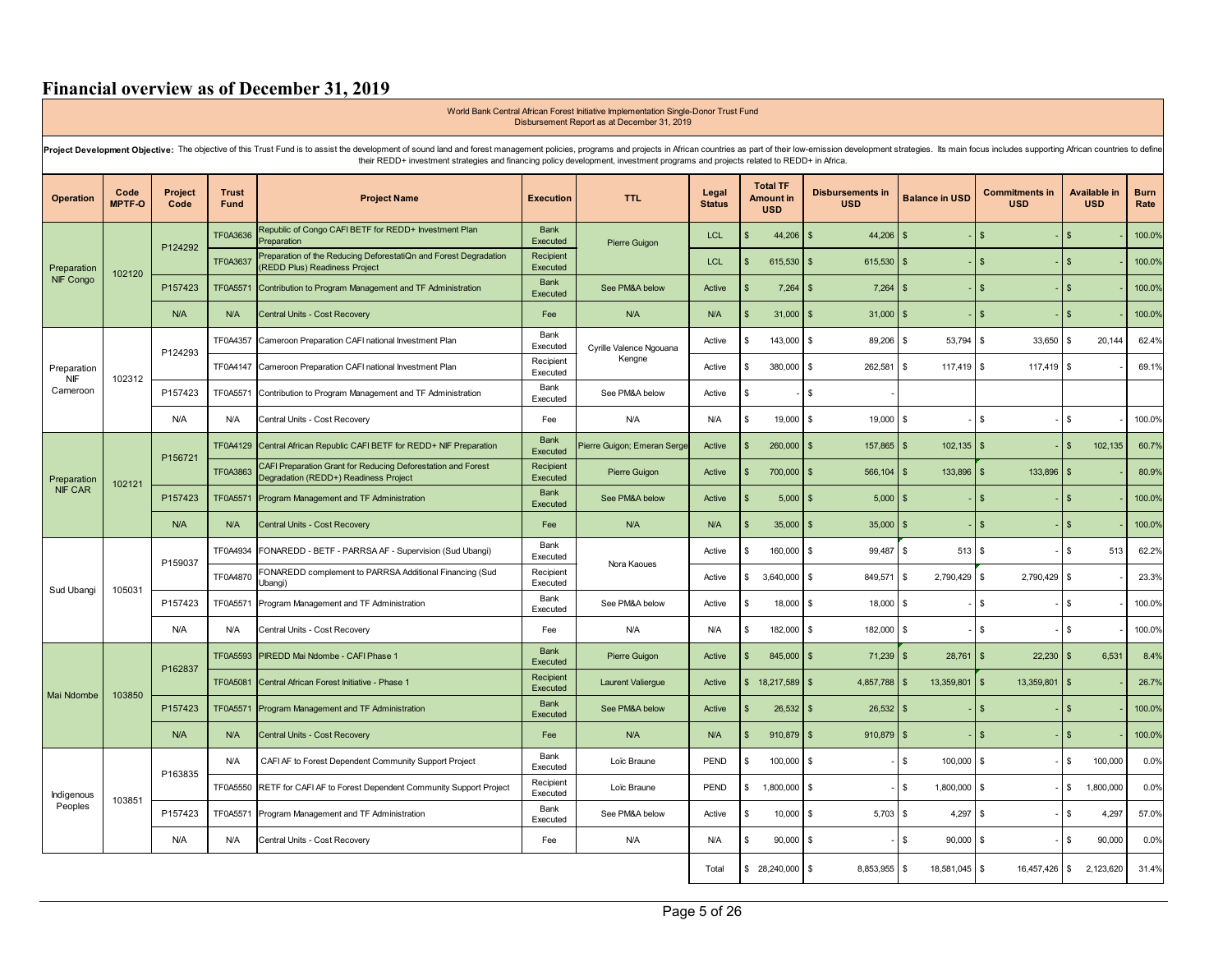| Synthesis for Program Management - Adminnstraiton and Interest |                    |                                          |                                     |          |                              |        |  |
|----------------------------------------------------------------|--------------------|------------------------------------------|-------------------------------------|----------|------------------------------|--------|--|
| Revenues                                                       |                    | Expenses                                 |                                     |          |                              |        |  |
| Contribution from RoC \$                                       | 7,264              | Program Management and TF Administration | P157423                             | TF0A5571 | Loïc Braune                  |        |  |
| Contribution from Cameroon \$                                  |                    |                                          | Staff Cost (including overheads) \$ |          |                              |        |  |
| Contribution from CAR \$                                       | 5,000              |                                          | Travel expenses \$                  |          |                              |        |  |
| Contribution from Sud Ubangi \$                                | 18,000             |                                          |                                     |          | Consultants & Temporaries \$ | 29,630 |  |
| Contribution from Mai Ndombe \$                                | 26,532             |                                          |                                     |          |                              |        |  |
| Contribution from Indigenous Peoples \$                        | 10,000             |                                          |                                     |          |                              |        |  |
| Income (Interest) and Unallocated \$ 1,440,603                 |                    |                                          |                                     |          |                              |        |  |
|                                                                | Total \$ 1,507,398 |                                          |                                     |          | Total \$                     | 62,499 |  |
| Balance - unallocated \$ 1,444,899                             |                    |                                          |                                     |          |                              |        |  |

 $^{2}$  LCLS stands for legally Closed, meaning that the financial figures are final.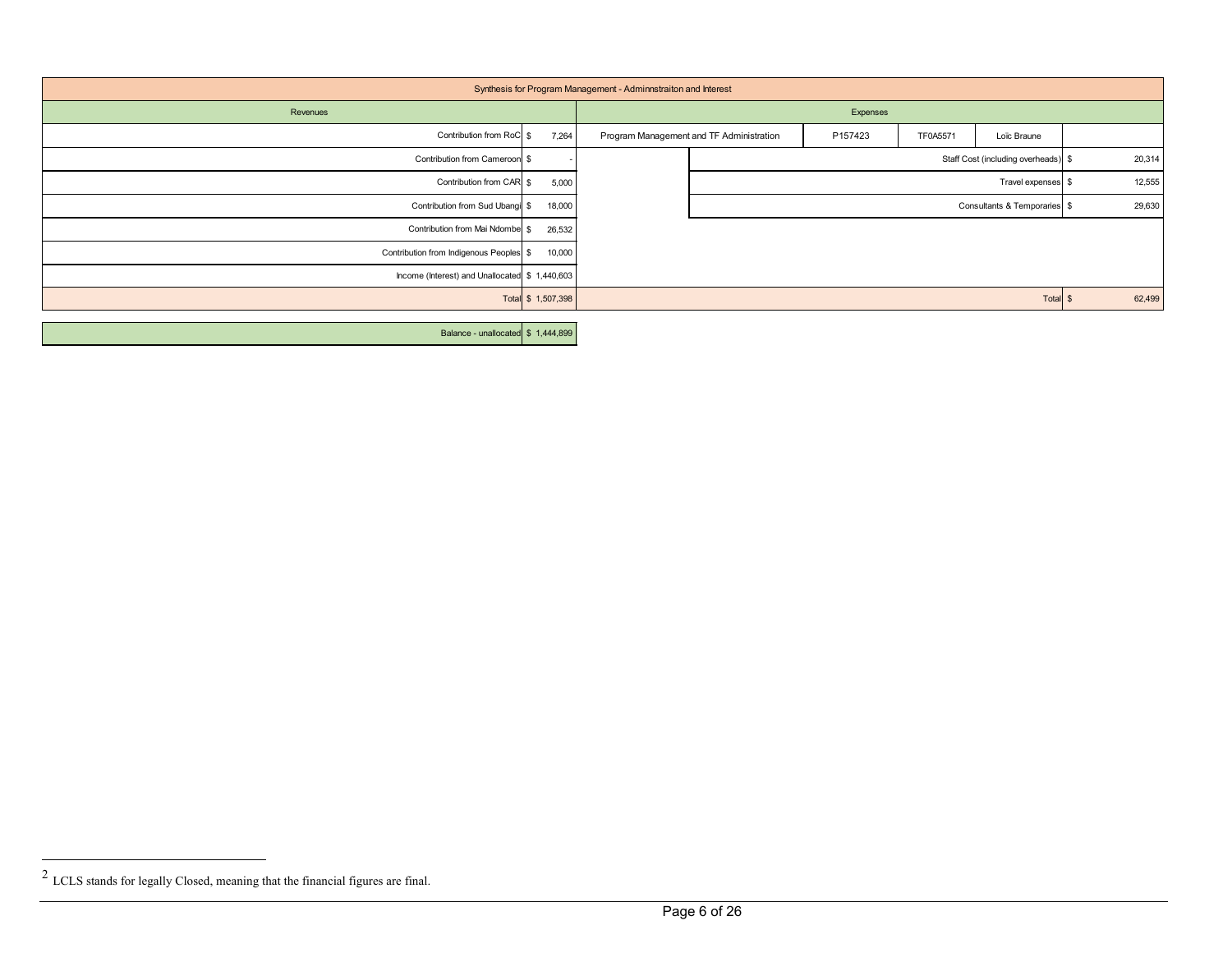# **II. Country Updates**

#### **a. Cameroon**

**TF0A4357** 

#### **i) Narrative reporting on results**

Following transfer of funds in October 2016, the team initiated the grant-financed work with the Client and partners and began preparations to sign the Grant Agreement between the WB and the Government of Cameroon. Outstanding legal or administrative issues were addressed at this time.

The Grant Agreement package was prepared and circulated in early 2017 and was signed on November 22, 2017. The Republic of Cameroon shared the FIP investment plan with the CAFI Executive Board (EB) in November and December 2017. The CAFI EB reviewed the FIP investment plan and their comments were received on March 19, 2018. A technical working session focusing on the investment plan was held during the mission the CAFI EB members organized in Cameroon and held February 26-27, 2018 in order to discuss expectations regarding the CAFI investment plan. In September 2018, an international consultant together with two national consultants were hired to address the CAFI EB comments and finalize the National Investment Framework (NIF). An advanced draft NIF was submitted in March 2019.

The advanced draft NIF was submitted in March 2019 for independent evaluation with the evaluators' comments circulated in April 2019. These comments revealed, inter alia, the need for: (i) a revised theory of change; (ii) an alignment with country's development priorities and strategies; and (iii) a clear country vision. In addition to these comments, the CAFI EB Bonn expressed its willingness to initiate a policy dialogue with the Government. As a result, a new set of activities were discussed with the CAFI Secretariat during its mission in Yaoundé (June 3-14, 2019). Three national consultants and one international consultant were recruited in October 2019 to: (i) support the policy dialogue process; and (ii) revise the draft NIF and align it with sectoral priorities in the key land use sectors. Additional consultations were held from October to December 2019 with a high-level meeting held on December 18, 2019. This meeting brought together secretary generals from line ministries and senior officials from the Prime Minister's Office. An improved version of the NIF was submitted on December 27, 2019 but it requires further consultations with relevant sectoral ministries and partners. The policy dialogue started needs to be pursued and sustained.

The team met on July 26, 2019 with AFD to share progress reports and perspectives regarding the CAFI grant.

Relevant policy dialogue, the finalization of the NIF, and the subsequent negotiation of a letter of intent were not completed by the time the grant closed on December 31, 2019, In order to continue the project's momentum, AFD resources should be mobilized to continue the work in the context of a revised institutional set up.

#### **ii) Unaudited financial report of the Bank Supervision grant**

| 1 F VA455 /                      |               |
|----------------------------------|---------------|
| <b>Expense Category</b>          | Total in US\$ |
| Staff Cost (including overheads) | 40,157.29     |
| Travel expenses                  | 10,756.86     |
| Contractual services             | 93.59         |
| Consultants & Temporaries        | 37,732.50     |
| Media, Works, Conferences        | 465.62        |
| <b>Total</b>                     | 89,205.86     |
| As of December 31, 2019          |               |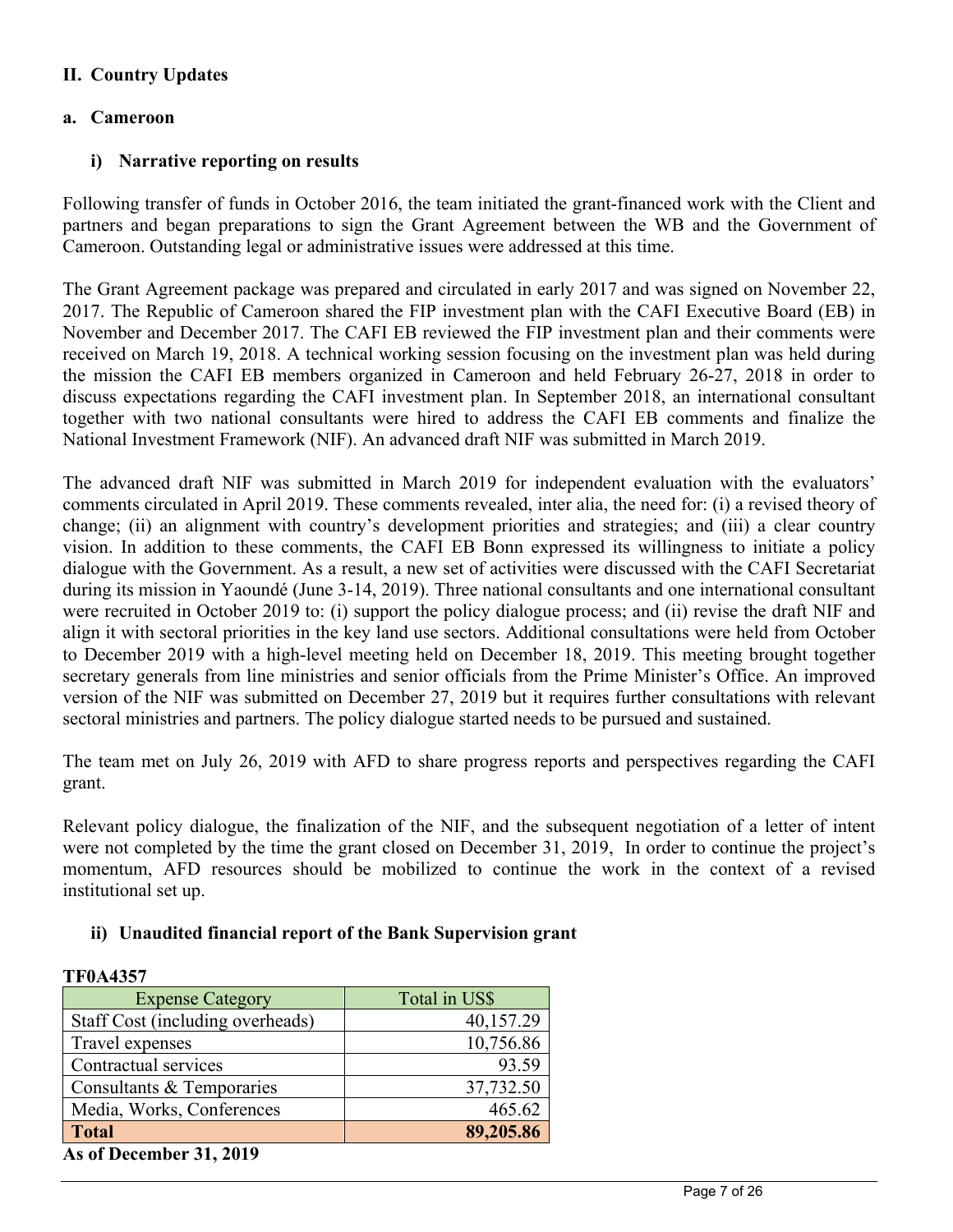|                                                                                                                                                                                                                                                                                                                                                                                                                                                                                                                                          | <b>Achieved Indicator Targets</b>                                                                                                                                                                                                                                                                                                                                                                                                                                                                                                                                                                                                                                                                                                          | <b>Reasons</b> for<br>Variance | <b>Source of Verification</b> |
|------------------------------------------------------------------------------------------------------------------------------------------------------------------------------------------------------------------------------------------------------------------------------------------------------------------------------------------------------------------------------------------------------------------------------------------------------------------------------------------------------------------------------------------|--------------------------------------------------------------------------------------------------------------------------------------------------------------------------------------------------------------------------------------------------------------------------------------------------------------------------------------------------------------------------------------------------------------------------------------------------------------------------------------------------------------------------------------------------------------------------------------------------------------------------------------------------------------------------------------------------------------------------------------------|--------------------------------|-------------------------------|
| <b>Outcome 1</b><br>Cameroon has developed a comprehensive multi-sector NIF<br>for reducing emissions from deforestation and forest<br>degradation and an accompanying financial mechanism that<br>would enable channeling of funds for its implementation.<br>Indicator: REDD+ NIF and financial mechanism.<br><b>Baseline:</b> REDD+ NIF and financial mechanism not yet<br>prepared, consulted on or endorsed.<br>Planned Target: REDD+ NIF and financial mechanism that<br>has been consulted and endorsed by relevant stakeholders. | A draft NIF was presented to CAFI Board, and advanced draft was shared in<br>March 2019 and reviewed by independent evaluators in April 2019. An<br>improved version that considers independent evaluators comments was<br>shared on December 27, 2019.                                                                                                                                                                                                                                                                                                                                                                                                                                                                                    |                                | <b>CAFI Board Minutes</b>     |
| Output 1.1<br>Consultancy firm enlisted for the drafting of the NIF<br>document                                                                                                                                                                                                                                                                                                                                                                                                                                                          | A consultancy firm was contracted and a draft NIF was available in<br>December 2017. The draft NIF presented in December 2017 required<br>significant revisions. An international consultant and two national consultants                                                                                                                                                                                                                                                                                                                                                                                                                                                                                                                  |                                | Draft NIF available           |
| Indicator 1.1.1 – NIF document drafted<br><b>Baseline: No</b><br><b>Planned Target: Yes</b>                                                                                                                                                                                                                                                                                                                                                                                                                                              | were recruited in September 2018 to improve the document's quality. The<br>Government submitted the draft NIF in March 2019 and four other<br>consultants were recruited in October 2019 to improve the draft NIF, revise<br>the theory of change, present the vision of the land use sector. An improved<br>version was shared on December 27, 2019.                                                                                                                                                                                                                                                                                                                                                                                      |                                |                               |
| Output 1.2<br>Organization of regional and national<br>consultations/workshops on REDD+ investment priorities,<br>involving key stakeholders (i.e. national and sub-national<br>level, IPs, local communities) for the enrichment and<br>validation of the NIF                                                                                                                                                                                                                                                                           | Several consultation meetings were organized:<br>From 2017 to August 2018, the consultancy firm organized:<br>10 workshops at the national level and in the 5 agro-ecological zones<br>$\circ$<br>of Cameroon (about 700 persons were consulted; over 30% of the<br>participants were women). The government also capitalized on the<br>consultations done during the elaboration of other strategic studies of<br>the REDD+ National Strategy that consulted over 3000 persons.<br>From October-to-December 2018, the international and national consultants                                                                                                                                                                              |                                | Project Activity report       |
| Indicator 1.2.1 - Consultations/workshops with relevant<br>stakeholders held<br><b>Baseline: No</b><br><b>Planned Target: Yes</b>                                                                                                                                                                                                                                                                                                                                                                                                        | organized:<br>A kick workshop on November 25, 2018. About 60 persons<br>$\circ$<br>participated and they were from coming from different ministries<br>(Forestry, Environment, Planning, Energy, Health, Social Affairs,<br>Mining, Livestock, Gender Equality, Presidency), government<br>agencies (National Observatory for Climate Change) and<br>development partners (WWF, ProForest, WB and GIZ).<br>A consultation and NIF enrichment workshop was held in March<br>$\circ$<br>2019.<br>October-December 2019, additional meetings were held including a<br>$\circ$<br>meeting with Secretary Generals from line ministries.<br>Meetings were held with Cameroon's Financial and technical<br>$\circ$<br>Partners based in Yaoundé. |                                |                               |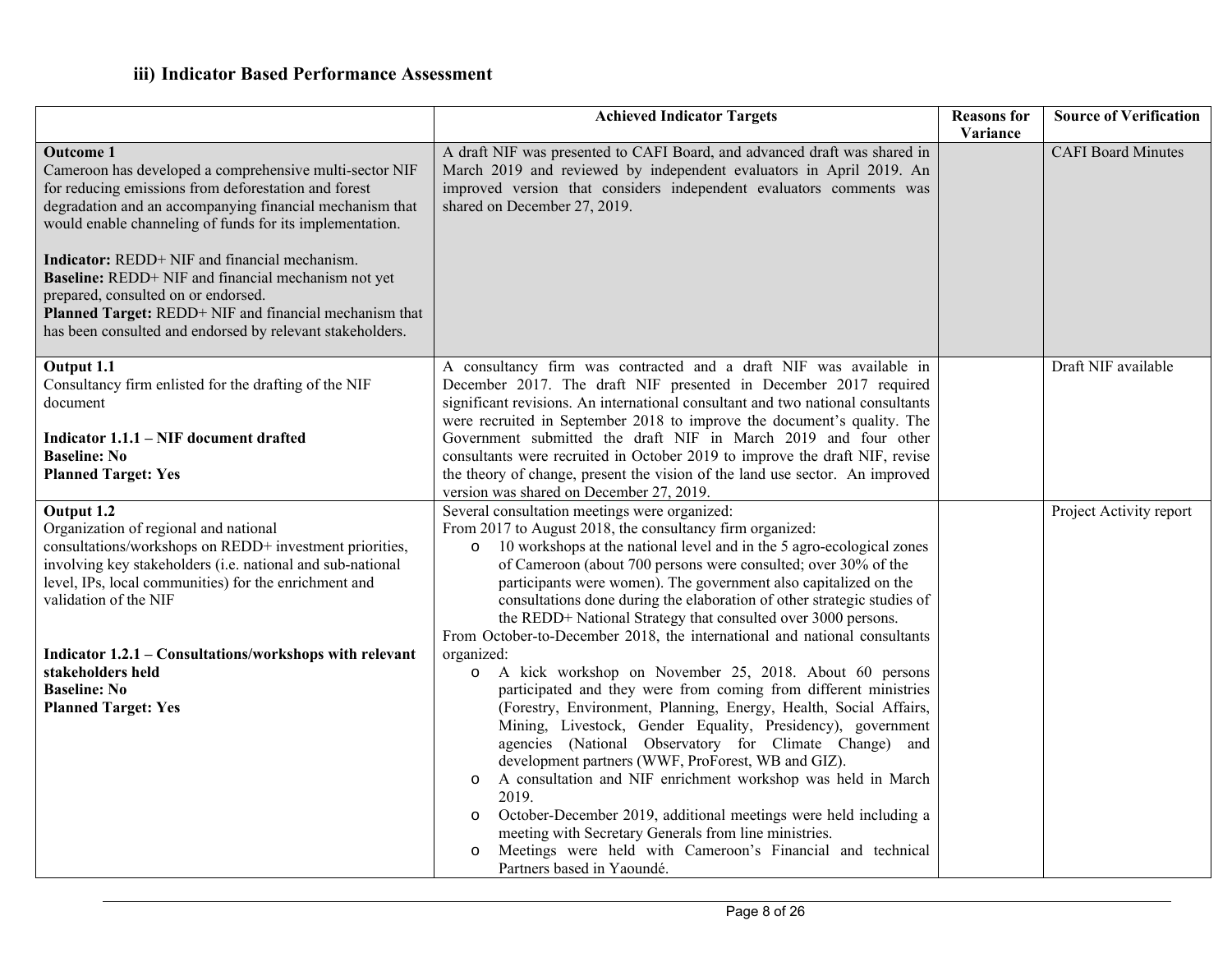| Output 1.3<br>Analytical work in specific sectors or on specific activities to<br>inform the NIF on key drivers of deforestation and forest<br>degradation and other relevant baseline studies.<br>Indicator 1.3.1 - Sectoral analysis report produced<br><b>Baseline: No</b><br><b>Planned Target: Yes</b> | The ToRs for sectoral feasibility studies/work or feasibility studies or as PPG<br>(Project preparation grant) for any program or project in the NIF will be<br>developed once the NIF is endorsed by the CAFI EB | Project Activity report   |
|-------------------------------------------------------------------------------------------------------------------------------------------------------------------------------------------------------------------------------------------------------------------------------------------------------------|-------------------------------------------------------------------------------------------------------------------------------------------------------------------------------------------------------------------|---------------------------|
| Output 1.4<br>Design and reinforcing of institutional arrangements to<br>support the execution, supervision, monitoring and<br>evaluation of the NIF<br>Indicator 1.4.1 - Institutional arrangements established                                                                                            | This is part of the NIF.                                                                                                                                                                                          | <b>NIF</b>                |
| <b>Baseline: No</b><br><b>Planned Target: Yes</b>                                                                                                                                                                                                                                                           |                                                                                                                                                                                                                   |                           |
| Output 1.5<br>Logistical and coordination support for CN-REDD in<br>support of elaborating a National Investment Framework                                                                                                                                                                                  | NIF document has been drafted (see above)                                                                                                                                                                         | <b>CAFI</b> Board Minutes |
| Indicator 1.5.1 – NIF document drafted<br><b>Baseline: No</b><br><b>Planned Target: Yes</b>                                                                                                                                                                                                                 |                                                                                                                                                                                                                   |                           |
| Output 1.6<br>Communication and knowledge management activities                                                                                                                                                                                                                                             | See Output 1.2                                                                                                                                                                                                    |                           |
| Indicator 1.6.1 - Communication and knowledge<br>materials produced<br><b>Baseline: No</b>                                                                                                                                                                                                                  |                                                                                                                                                                                                                   |                           |
| <b>Planned Target: Yes</b>                                                                                                                                                                                                                                                                                  |                                                                                                                                                                                                                   |                           |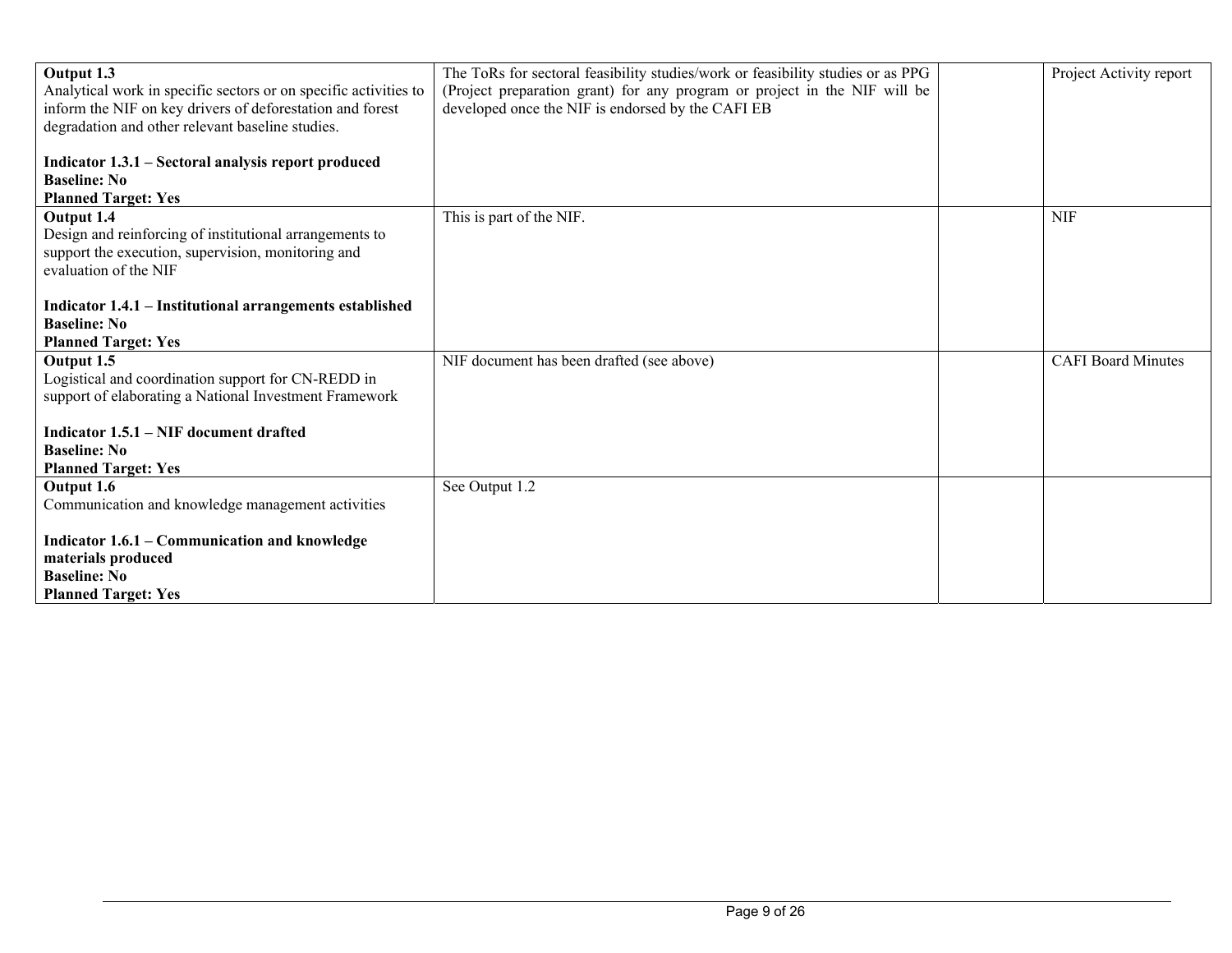# **b. Central African Republic**

# **i) Narrative reporting on results:**

The political transition process that began in 2014 coupled with several delays in the presidential elections delayed implementation of CAR's REDD+ Readiness Plan (RPP). During this political transition period, financial issues affected the entire WB portfolio precluding the Government from signing the CAFI and FCPF Grant Agreements with the WB. Both Grant Agreements were signed in April 2017 making it possible to support the establishment of key REDD+ Readiness institutional arrangements in 2018. The National REDD+ Coordination was staffed and operationalized as technical body. The National REDD+ Committee was established as a mixed committee chaired by the Prime Minister. Three Inter-Prefectural Committees (CIP by its local acronym) with a multi-sector and multi-stakeholder representation and chaired by Prefects were formed to serve as a consultative platform in key areas (North, South-West, South-East). Activities supporting the development of REDD+ instruments – such as NIF, National REDD+ Strategy and Strategic Environmental and Social Assessment (SESA) – were launched in early 2019 after several fiduciary issues (procurement, financial reporting etc.) were addressed.

The process to develop the NIF was initiated in March 2019 following the competitive selection of a consortium led by Terre Environnement Aménagement (TEREA) and comprising the Institut de recherches et d'applications des méthodes de développement (IRAM), Laboratoire d'Economie Rurale et de Sécurité Alimentaire (LERSA) and Centre de coopération internationale en recherche agronomique pour le Développement (CIRAD). As a results of the delays in the procurement process, the terms of reference and proposal by the TEREA-IRAM-LERSA-CIRAD were updated in agreement with CN-REDD, WB and CAFI Secretariat.

In the absence of a national  $REDD +$  strategy (currently under development), a set of priority measures has been identified based on existing analyzes of drivers of deforestation and forest degradation, the national development vision and sectoral policies and the country's development priorities. Priority measures contribute to six results including integrated and inclusive land use planning and increased land security; sustainable management of forest ecosystems and restoration of degraded landscapes; reduction of nonsustainable woodfuel consumption; sustainable agriculture development; zero-deforestation; reduction of impacts coming from the mining sector; and increased access to "green" finance in the LULUCF sector. NIF implementation at the central level is to include political dialogue on reforms of land use planning and tenure, support intersectoral coordination to finalize land tenure laws, lead to a national land use plan and to revisions of the land use policy, as well as identification and implementation of solutions to protect conservation hotspots. At the local level, NIF implementation is to include political dialogue on forest preservation commitments in HCS/HCV forests / "green area" and implementation of integrated approach at the subnational level in three priority areas (Bangui and surrounding area, Dzanga Sangha Protected Areas to Mbaere Bodingue National Park, and Bangassou Forest).

The Government of CAR presented a progress report of the 2020-2025 NIF process during the 14th CAFI Board meeting held October 15-16, 2019 and was commended for sharing a long-term, ambitious national vision for the sustainable management of its lands and natural resources. An intersessional decision on CAR received a no objection on November 20, 2019. As a result, the WB requested a no-cost extension of the grant closing date to June 30, 2020. The extension will provide additional time to engage with high-level political decision makers, conduct an independent evaluation of the NIF and support the government's efforts to address related feedback. The extension has also helped leverage synergies with the other REDD+ activities – especially the National REDD+ Strategy and SESA – to be finalized by June 2020.

The CAR government is expected submit the NIF to the CAFI Secretariat in early 2020. The NIF will address the feedback received from stakeholders during the national validation workshop organized on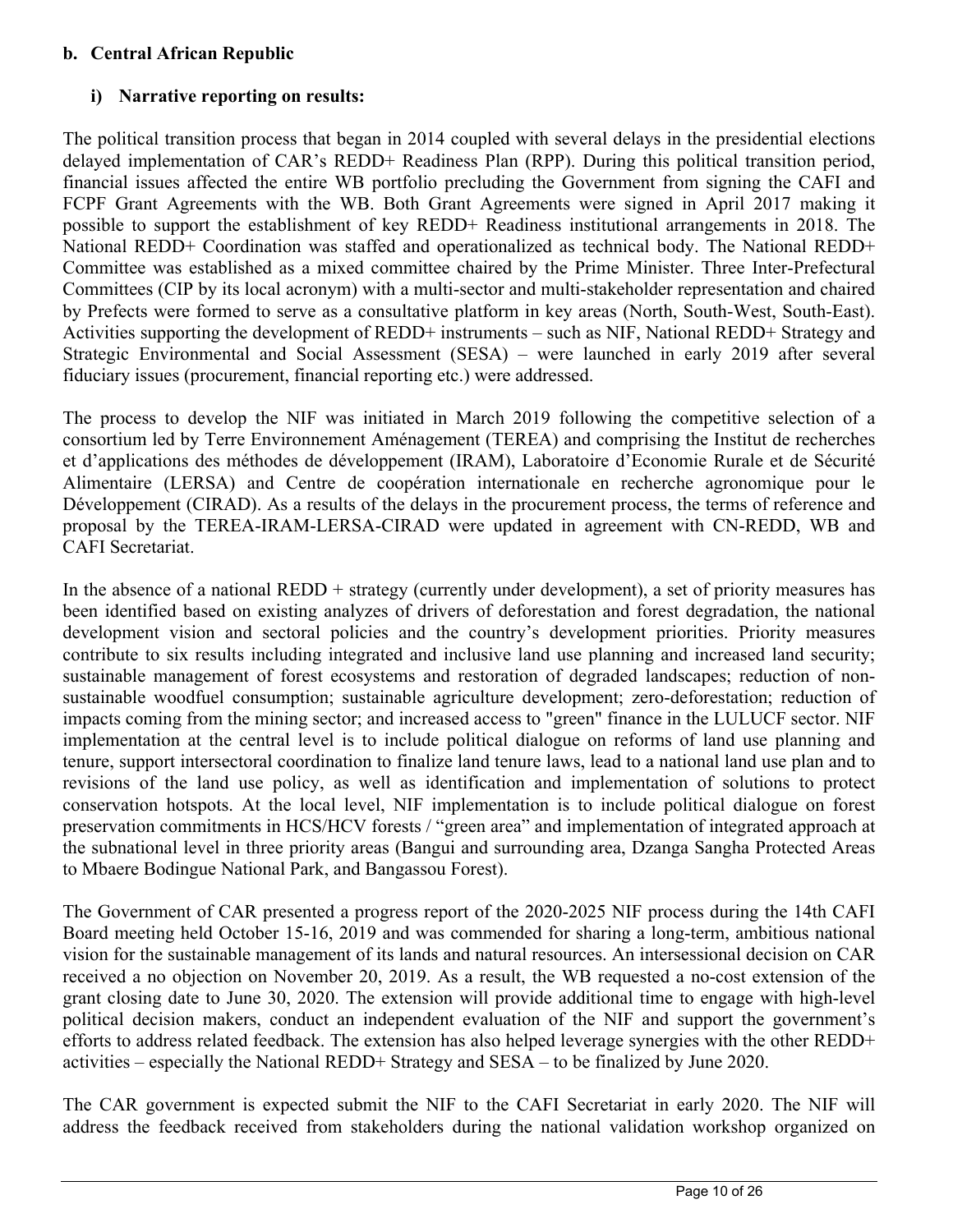October 21, 2019. A Ministerial-level seminary, chaired by the Prime Minister, is also planned to take place in February/March 2020 to present the NIF.

# **ii) Unaudited financial report of the Bank Supervision grant**

#### **TF0A4129**

| <b>Expense Category</b>          | Total in US\$ |
|----------------------------------|---------------|
| Staff Cost (including overheads) | 122,925.26    |
| Travel expenses                  | 32,385.42     |
| Contractual services             | 91.35         |
| Consultants & Temporaries        | 2,462.85      |
| <b>Total</b>                     | 157,864.88    |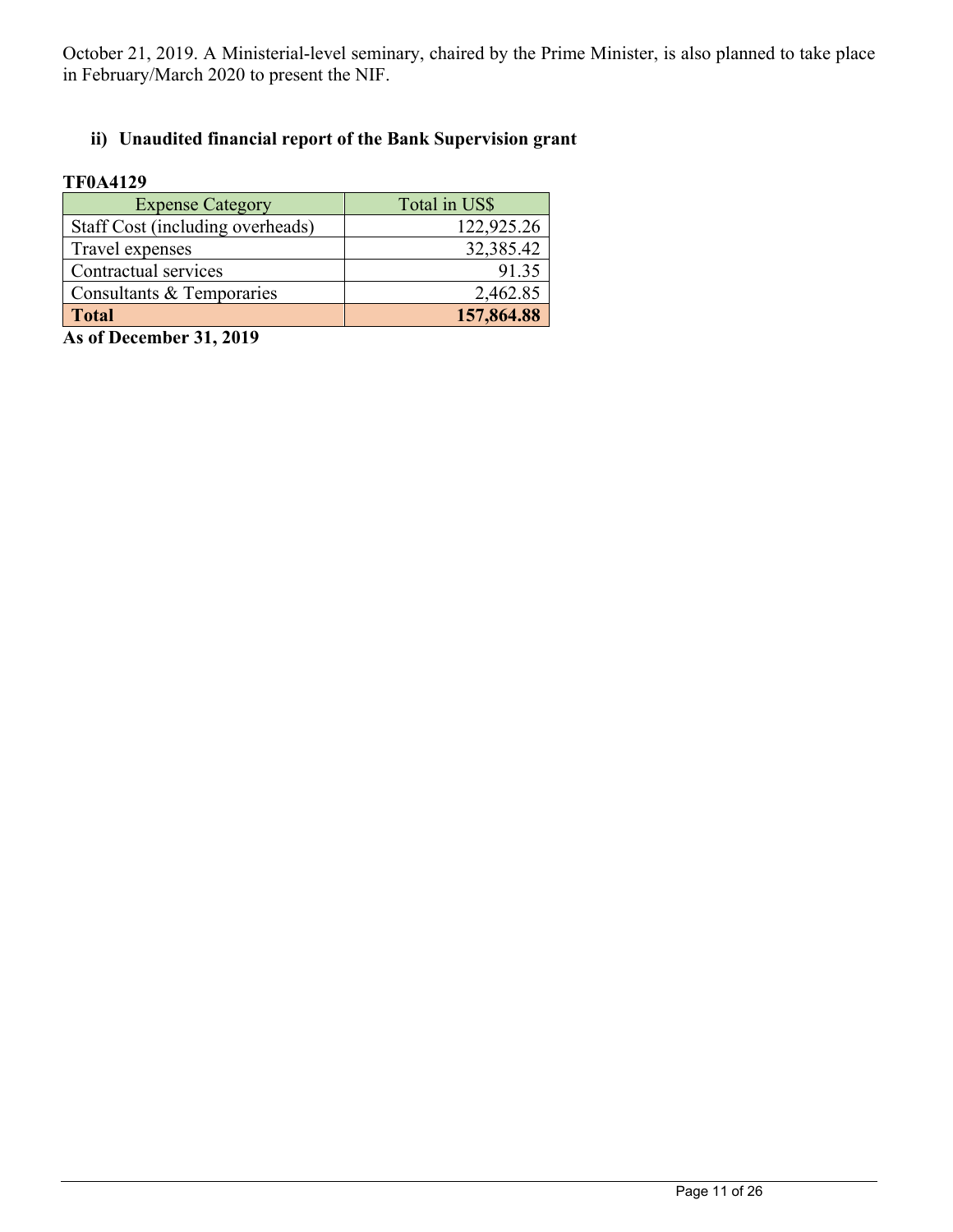|                                                                                                                                                                                                                                                                                                                                                                                | <b>Achieved Targets</b>                                                                                                                                                                                                                                                                                                                                                                                                                                                                                                                                                                                                                                                                                                                                                                                                                                                                      | <b>Reasons for Variance with Planned</b><br>Target (if any)                                                                                                                                                                                                                                                                                                                                                                                                                                                              | Source of<br>Verification       |
|--------------------------------------------------------------------------------------------------------------------------------------------------------------------------------------------------------------------------------------------------------------------------------------------------------------------------------------------------------------------------------|----------------------------------------------------------------------------------------------------------------------------------------------------------------------------------------------------------------------------------------------------------------------------------------------------------------------------------------------------------------------------------------------------------------------------------------------------------------------------------------------------------------------------------------------------------------------------------------------------------------------------------------------------------------------------------------------------------------------------------------------------------------------------------------------------------------------------------------------------------------------------------------------|--------------------------------------------------------------------------------------------------------------------------------------------------------------------------------------------------------------------------------------------------------------------------------------------------------------------------------------------------------------------------------------------------------------------------------------------------------------------------------------------------------------------------|---------------------------------|
| <b>Outcome 1</b><br>Central African Republic has developed a comprehensive<br>multi-sector NIF that consolidates national financing<br>priorities through a broad consultative process.<br><b>Indicator: REDD+ NIF</b><br>Baseline: REDD+ NIF not yet prepared, consulted on or<br>endorsed.<br>Planned Target: REDD+ NIF that has been consulted and                          | A draft NIF was presented at 14th CAFI Board meeting<br>on October 15-16, 2019.                                                                                                                                                                                                                                                                                                                                                                                                                                                                                                                                                                                                                                                                                                                                                                                                              | CAR is expected submit the NIF to the<br>CAFI Secretariat in early 2020 addressing<br>feedback received during the national<br>validation workshop in October 2019. A<br>Ministerial-level seminary, chaired by the<br>Prime Minister, is also planned to take<br>place in February/March 2020 to present<br>the NIF at the highest level.                                                                                                                                                                               | <b>CAFI</b><br>Board<br>minutes |
| endorsed by relevant stakeholders.<br>Output 1.1<br>Identification of priority investments and reforms in<br>various sectors identified in the National REDD+ Strategy<br><b>Indicator 1.1.1</b><br><b>Baseline: None</b><br>Planned Target: Consolidate Strategic Options to address<br>D+D with priorities for CAFI, First version End October<br>2017                       | 27 priority measures were identified and contribute to 6<br>main effects. NIP implementation at the central level<br>include: Political dialogue on reforms on land use<br>planning and tenure; Support intersectoral coordination to<br>finalize laws of land tenure, set up an NLUP and revise<br>the LUP policy, and identify and implement a DFP to<br>protect HCS/HVC. At the local level, NIF implementation<br>include political dialogue on forest preservation<br>commitments in HCS/HCV forests / "green area" and<br>implementation of integrated approach at a subnational<br>scale in 3 priority areas.                                                                                                                                                                                                                                                                         | In the absence of a national REDD $+$<br>strategy to date (under development), the<br>set of priority measures were identified<br>based on existing analyzes of drivers of<br>deforestation and forest degradation, the<br>national development vision and sectoral<br>policies and country's development<br>priorities.                                                                                                                                                                                                 |                                 |
| Output 1.2<br>Facilitation of multi-sector coordination and support for a<br>National REDD+ Strategy and NIF to enable adoption by<br>the government<br><b>Indicator 1.2.1</b><br><b>Baseline: None</b><br>Planned Target: Institutional arrangements for<br>consultation defined (although consultations will be<br>carried out as needed before finalization), December 2017 | Workshops were organized in the context of the Regional<br>REDD+ platforms (Comités Inter-Préfectoraux-CIPs) in<br>the prefectures of Ombella M'poko, Kemo et Ouaka and<br>M'Baiki. and one specifically. CN-REDD has participated<br>in numerous events, workshops, and discussions<br>organized by sectoral and non-sectoral Ministries to<br>promote the REDD+ agenda and raise awareness of<br>multiple sectors and identify opportunities for<br>collaboration and support.<br>The NIF development process relied on extensive<br>consultations in four phases i) Awareness and<br>identification of policies, regulations and initiatives; ii)<br>Thematical consultations; iii) Assessment of priority<br>measures; and iv) Validation (October 2019). 224 people<br>were met from 94 organizations including government,<br>civil society, private sector, donors, project entities, | 2 out of the three CIPs initially planned<br>were effectively established.<br>The National REDD+ Committee was<br>established in 2018 (Prime Minister) but<br>has net yet convened (planned for 2020).<br>A Ministerial-level seminary, chaired by<br>the Prime Minister, is also planned to take<br>place in February/March 2020 to present<br>the NIF.<br>REDD+<br>consultations<br>specific<br>to<br>indigenous populations (REPALCA) will<br>take place in 2020 leveraging the results of<br>NIF, Strategy and SESA. |                                 |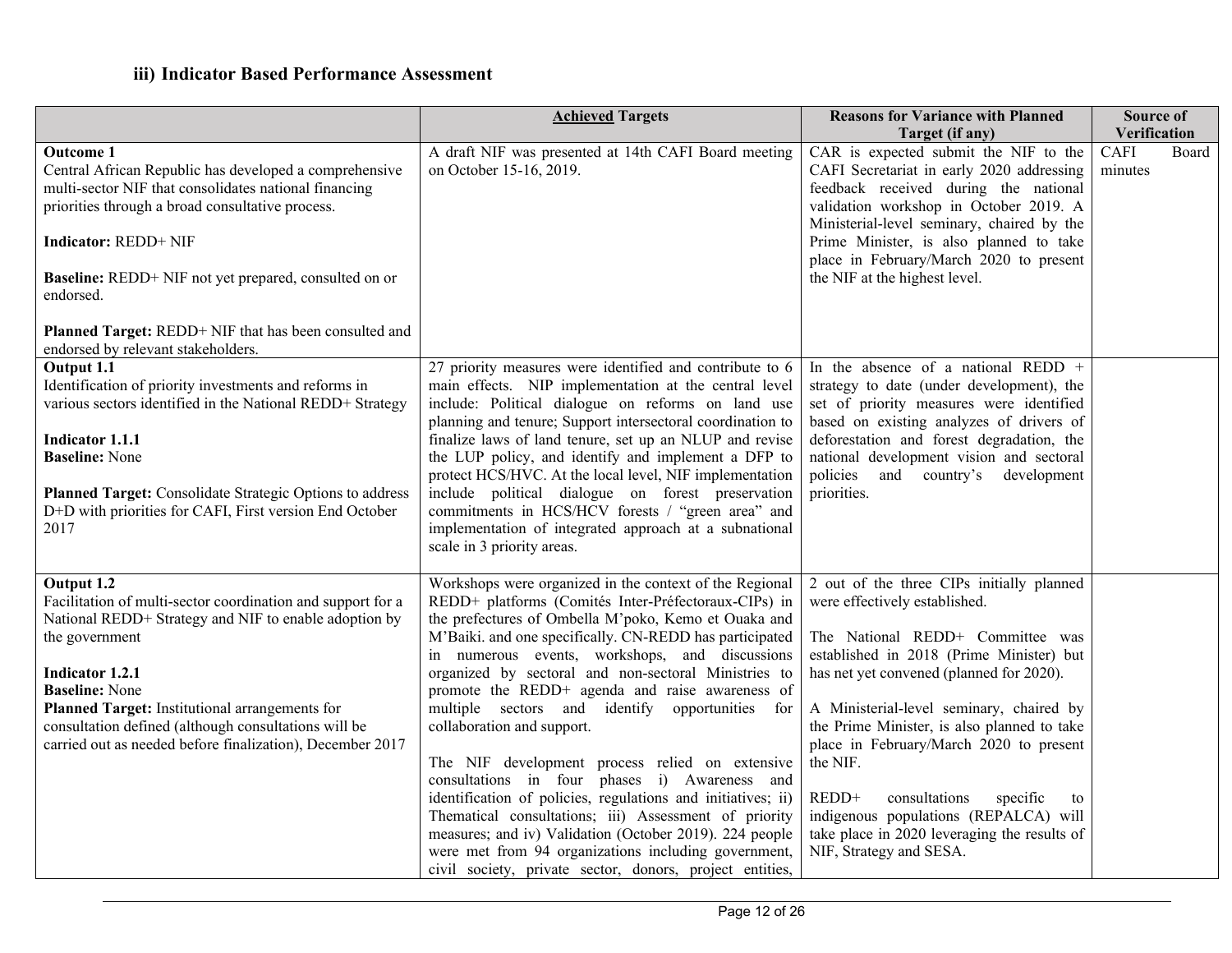|                                                            | public agencies.                                            |                                               |  |
|------------------------------------------------------------|-------------------------------------------------------------|-----------------------------------------------|--|
|                                                            |                                                             |                                               |  |
|                                                            |                                                             |                                               |  |
| Output 1.3                                                 | NIF identified a set of priority measures based on existing |                                               |  |
| Preparation and consolidation of analytical studies on key | analyzes of drivers of deforestation and forest             |                                               |  |
| drivers of deforestation and forest degradation and        | degradation, including agriculture, forest exploitation     |                                               |  |
| relevant baseline studies                                  | (industrial and artisanal logging, wood energy) and         |                                               |  |
|                                                            | mining (direct drivers) as well as political instability,   |                                               |  |
| <b>Indicator 1.3.1</b>                                     | conflicts, poverty, lack of intersectoral coordination on   |                                               |  |
| <b>Baseline:</b> None                                      | land use planning and rights and lack of State budget       |                                               |  |
| Planned Target: Key studies launched (to be defined) by    | (indirect drivers). NIF analyses each driver and formulate  |                                               |  |
| end September 2017, with results to feed into national     | concrete adapted measures to address them.                  |                                               |  |
| strategy and NIF design.                                   |                                                             |                                               |  |
| Output 1.4                                                 | As mentioned above under 1.2., NIF development relied       |                                               |  |
| Consultations with key stakeholders at the national and    | on extensive consultations including government, civil      |                                               |  |
| sub-national levels on REDD+ investment priorities         | society, private sector, donors, project entities, public   |                                               |  |
| (including a sustainable consultation framework founded    | agencies. The NIF defines a stakeholder communication       |                                               |  |
| on a consultation methodology and plan)                    | plan for the implementation phase.                          |                                               |  |
|                                                            |                                                             |                                               |  |
| <b>Indicator 1.4.1</b>                                     | The on-going work and consultations under the SESA          |                                               |  |
| <b>Baseline:</b> None                                      | process and National Strategy design are also using the     |                                               |  |
| Planned Target: Consultation plan drafted by end           | NIF's identified priority measures and implementation       |                                               |  |
| September 2017 (with consultations ongoing through         | approach as a basis for REDD+ implementation in CAR.        |                                               |  |
| National strategy design, SESA etc. thereafter).           |                                                             |                                               |  |
| Output 1.5                                                 | NIF defines institutional and implementation framework      |                                               |  |
| Design and reinforcement of institutional arrangements to  | with current arrangements and improvement needs. Main       |                                               |  |
| support the execution, supervision, monitoring and         | blocks for NIF Monitoring and Evaluation Framework are      |                                               |  |
| evaluation of the NIF (including NIF Monitoring and        | defined. NIF execution plan is defined with associated      |                                               |  |
| <b>Evaluation Framework)</b>                               | investment budget and operational costs.                    |                                               |  |
|                                                            |                                                             |                                               |  |
| Indicator 1.5.1                                            |                                                             |                                               |  |
| <b>Baseline:</b> None                                      |                                                             |                                               |  |
| Planned Target: NIF execution plan and M&E                 |                                                             |                                               |  |
| framework drafted along with capacity building needs       |                                                             |                                               |  |
| December 2017, finalized by June 2018.                     |                                                             |                                               |  |
| Output 1.6                                                 | General knowledge sharing activities on REDD+ have          | Several workshops and communication           |  |
| Knowledge sharing and communication activities related     | taken place since project start in 2017 (incl. CIP          | events are planned in the first half of 2020  |  |
| to the National REDD+ Strategy and the NIF                 | workshops in 4 prefectures etc.). Knowledge sharing and     | (before project closing) to validation and/or |  |
|                                                            | communication efforts significantly intensified in 2019 in  | disseminate results of the REDD Readiness     |  |
| Indicator 1.6.1                                            | the context of the development of NIF, SESA, and            | Process (NIF, SESA, Strategy).                |  |
| <b>Baseline: None</b>                                      | National Strategy with specific consultations and capacity  |                                               |  |
| Planned Target: National REDD+ Strategy and NIF            | building activities.                                        |                                               |  |
| shared, consulted upon and distributed.                    |                                                             |                                               |  |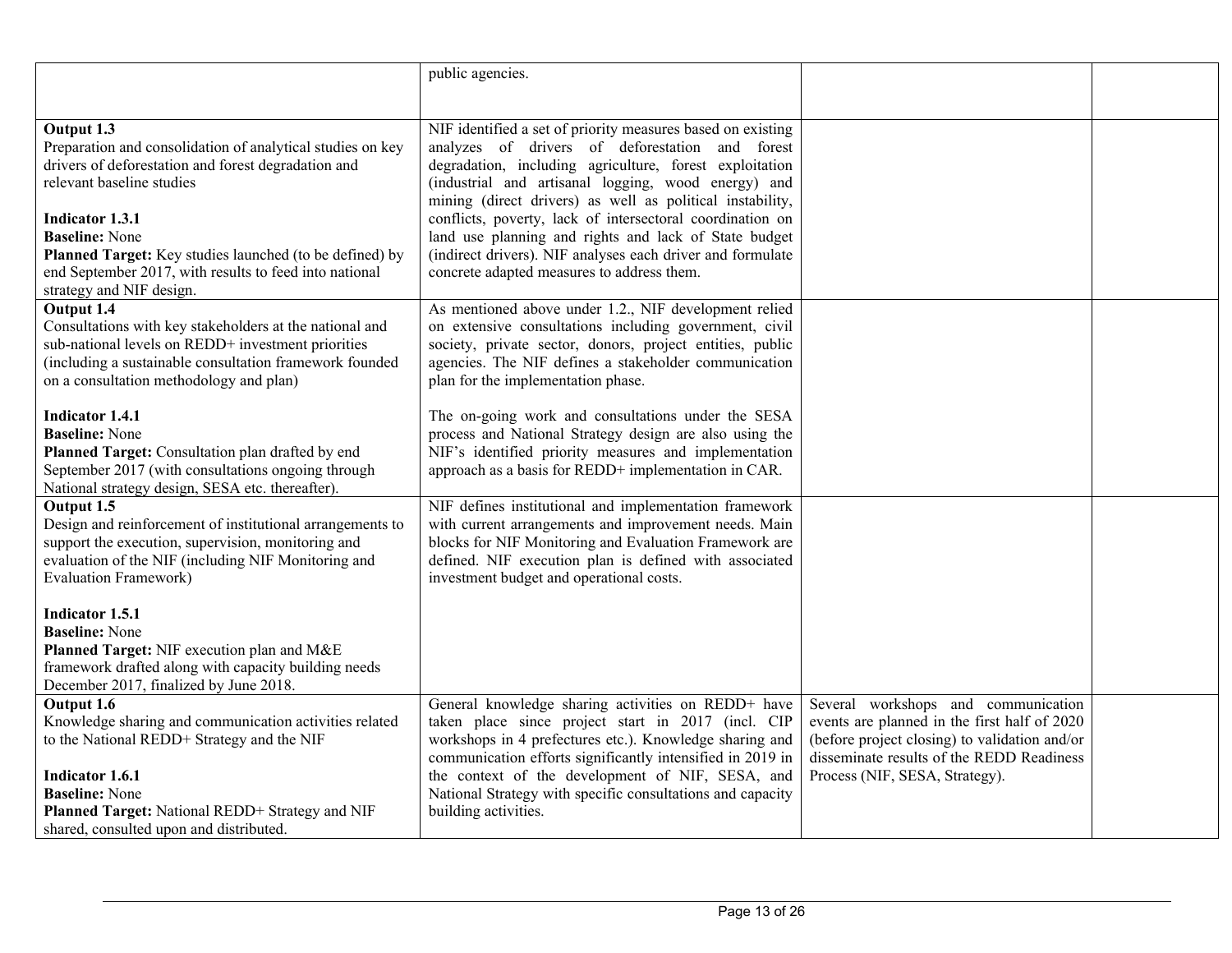## **c. Republic of Congo (CLOSED)**

# **i) Narrative reporting on results:**

In RoC, the investment planning process for CAFI and the Forest Investment Program (FIP) has been jointly prepared in accordance with the investment plan design. After initial delays, the CAFI Preparation Fund Grant Agreement was signed on March 23, 2017.

Since then, diagnoses of agroforestry value chains, fuel wood production, legal and political context, and cobenefits were completed in early 2017. On the basis of its national REDD+ strategy, the RoC produced its investment plan with the support of an international consulting firm. The Government organized extensive consultations during the preparation period, including two sets of consultation events spanning the entire country (33 events in total), gathering approximately 1,036 stakeholders, and a national validation workshop. The Government presented a first draft to the CAFI Executive Board (EB) on October 10, 2017, and the CAFI EB provided written comments on November 22, 2017. The FIP Sub-Committee endorsed the investment plan on December 13, 2017. The Government submitted version 7 of the Investment Plan on 28 August 2018, for a second independent review. The recommendations of the second independent review of the Investment Framework were submitted on 4 September 2018; the final version of the investment plan was conditionally adopted, subject to a final review of the Investment Plan, on October 29, 2018 by the CAFI EB.

The grant executed by the Government closed on December 31, 2018, and the Bank supervision ended on March 31, 2019. As both child Trust Funds have been legally closed, the financial figures related to this operation are final. Both grants were fully disbursed.

# **ii) Unaudited financial report of the Bank Supervision grant**

| 11 V. 10 V. V                    |               |  |  |  |
|----------------------------------|---------------|--|--|--|
| <b>Expense Category</b>          | Total in US\$ |  |  |  |
| Staff Cost (including overheads) | 28,183.96     |  |  |  |
| Travel expenses                  | 12,140.65     |  |  |  |
| Contractual services             | 3,881.49      |  |  |  |
| <b>Total</b>                     | 44,206.10     |  |  |  |

**TF0A3636**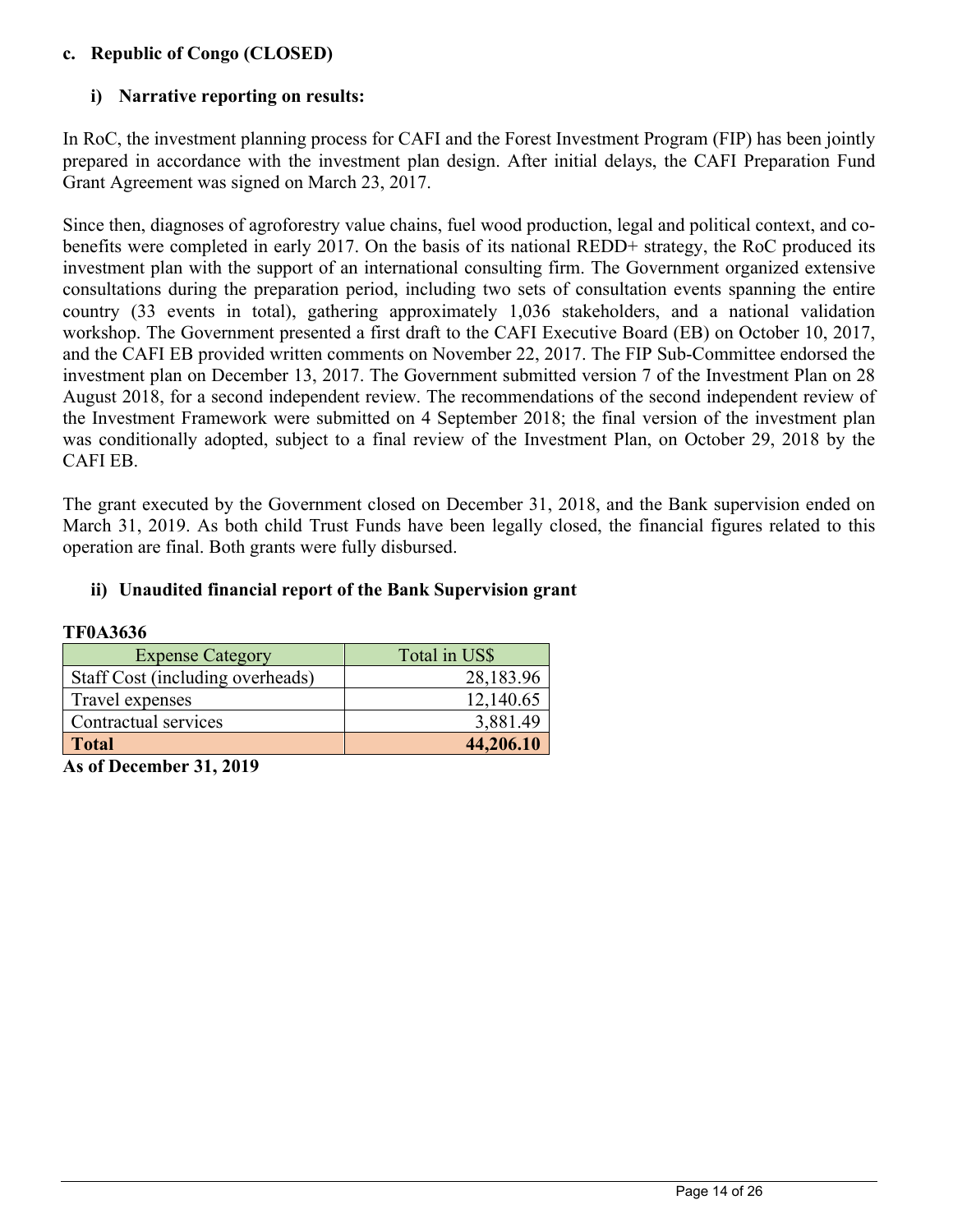|                                                                                                                                                                                                                     | <b>Achieved Indicator Targets</b>                                                                                                                                                                               | <b>Reasons</b> for<br>Variance | <b>Source of Verification</b>                                       |
|---------------------------------------------------------------------------------------------------------------------------------------------------------------------------------------------------------------------|-----------------------------------------------------------------------------------------------------------------------------------------------------------------------------------------------------------------|--------------------------------|---------------------------------------------------------------------|
| <b>Outcome 1</b><br>Republic of Congo has developed and implemented a single,<br>comprehensive, broadly supported, multi-sector REDD+ NIF to<br>achieve significant results at a large scale.                       | Final version conditionally approved on October 2018.                                                                                                                                                           |                                | The submission of version<br>7a of the NIF.<br>Decision EB.2018.13. |
| <b>Indicator: REDD+ NIF</b>                                                                                                                                                                                         |                                                                                                                                                                                                                 |                                |                                                                     |
| Baseline: REDD+ NIF not yet prepared, consulted on or endorsed.                                                                                                                                                     |                                                                                                                                                                                                                 |                                |                                                                     |
| Planned Target: Single REDD+ NIF that has been consulted and<br>endorsed by development partners, relevant government<br>departments, CSOs and IPs.                                                                 |                                                                                                                                                                                                                 |                                |                                                                     |
| Output 1.1<br>Consultancy to take stock of the existing REDD+ documentation,<br>draft, consolidate and produce the NIF                                                                                              | Submission of version 6.a of the NIF to the CAFI<br>Secretariat on 7 May 2018.                                                                                                                                  |                                | <b>NIF</b>                                                          |
| Indicator 1.1.1 - Final report delivered<br><b>Baseline: No</b>                                                                                                                                                     | Two independent reviews of the NIF version6.a sent by<br>the CAFI Secretariat to the Government 22 May 2018.                                                                                                    |                                |                                                                     |
| <b>Planned Target: Yes</b>                                                                                                                                                                                          | Submission of version 6B of the National Investment<br>Plan for a second independent review. Recommendations<br>of the second independent review of the Investment<br>Framework transmitted on 4 September 2018 |                                |                                                                     |
| Output 1.2<br>Consultancy to incorporate the final set of strategic options that<br>address key drivers of deforestation and forest degradation in the<br>National REDD+ Strategy, and extend the sectoral economic | Submission of version 6.a of the NIF to the CAFI<br>Secretariat on 7 May 2018.<br>Two independent reviews of the NIF version6.a sent by                                                                         |                                | <b>NIF</b>                                                          |
| analyses as needed (i.e. industrial agriculture sector, mining sector,<br>others)                                                                                                                                   | the CAFI Secretariat to the Government 22 May 2018.<br>Submission of version 6B of the National Investment                                                                                                      |                                |                                                                     |
| Indicator 1.2.1 - Final report delivered<br><b>Baseline: No</b><br><b>Planned Target: Yes</b>                                                                                                                       | Plan for a second independent review. Recommendations<br>of the second independent review of the Investment<br>Framework transmitted on 4 September 2018                                                        |                                |                                                                     |
| Output $1.\overline{3}$<br>Facilitation of cross-sectoral coordination and broad multi-sectoral                                                                                                                     | Multiple rounds of broad-based consultations and<br>coordination workshops were held.                                                                                                                           |                                | Activity reports.                                                   |
| consensus-building workshops to support the NIF in alignment with<br>the National REDD+ Strategy, with involvement of CONA-REDD<br>and relevant key ministries                                                      | Creation of a Task Force under Prime minister to help<br>facilitate cross sectoral coordination                                                                                                                 |                                | Nomination Order                                                    |
| Indicator 1.3.1 – Workshops held<br><b>Baseline: No</b><br><b>Planned Target: yes</b>                                                                                                                               |                                                                                                                                                                                                                 |                                |                                                                     |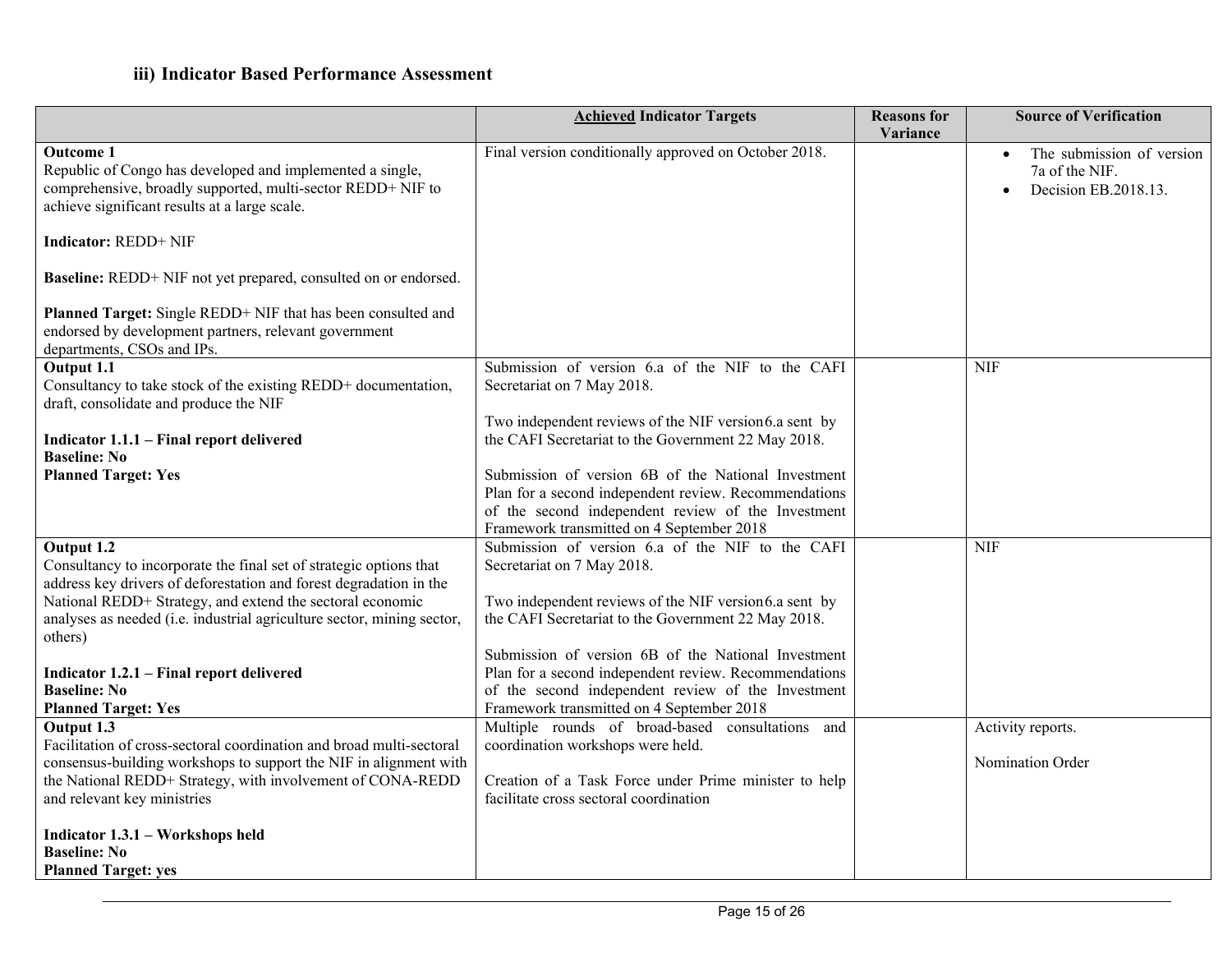| Output 1.4                                                          | 33 consultation workshops held.                          | Workshop minutes. |
|---------------------------------------------------------------------|----------------------------------------------------------|-------------------|
| Consultation workshops on the NIF, with involvement of private      | Specific platforms have also been created:               |                   |
| sector, CSOs, local communities and IPs, at both the national level | - Private Sector Platform                                |                   |
| (in Brazzaville) and at the departmental level                      | - Government/Donors Platform                             |                   |
|                                                                     |                                                          |                   |
| Indicator 1.4.1 - Workshops held                                    |                                                          |                   |
| <b>Baseline: No</b>                                                 |                                                          |                   |
| <b>Planned Target: Yes</b>                                          |                                                          |                   |
| Output 1.5                                                          | Creation of a Task Force so that NIF's implementation is |                   |
| Consultancy to design the institutional arrangements in support of  | supervised by Prime Minister                             |                   |
| the execution, supervision, monitoring and evaluation of the NIF,   |                                                          |                   |
| including a manual for implementation and necessary trainings for   |                                                          |                   |
| the concerned institutions                                          |                                                          |                   |
|                                                                     |                                                          |                   |
| Indicator 1.5.1 – Final report delivered                            |                                                          |                   |
| <b>Baseline: No</b>                                                 |                                                          |                   |
| <b>Planned Target: Yes</b>                                          |                                                          |                   |
| Output 1.6                                                          | Outreach workshops have been organized on both NIF       |                   |
| Communications and knowledge activities, such as consultancies,     | and LOI.                                                 |                   |
| dissemination events, production of printed materials, and the      |                                                          |                   |
| production of a communications plan for the implementation phase    |                                                          |                   |
|                                                                     |                                                          |                   |
| Indicator 1.6.1 - Communications plan delivered                     |                                                          |                   |
| <b>Baseline: No</b>                                                 |                                                          |                   |
| <b>Planned Target: Yes</b>                                          |                                                          |                   |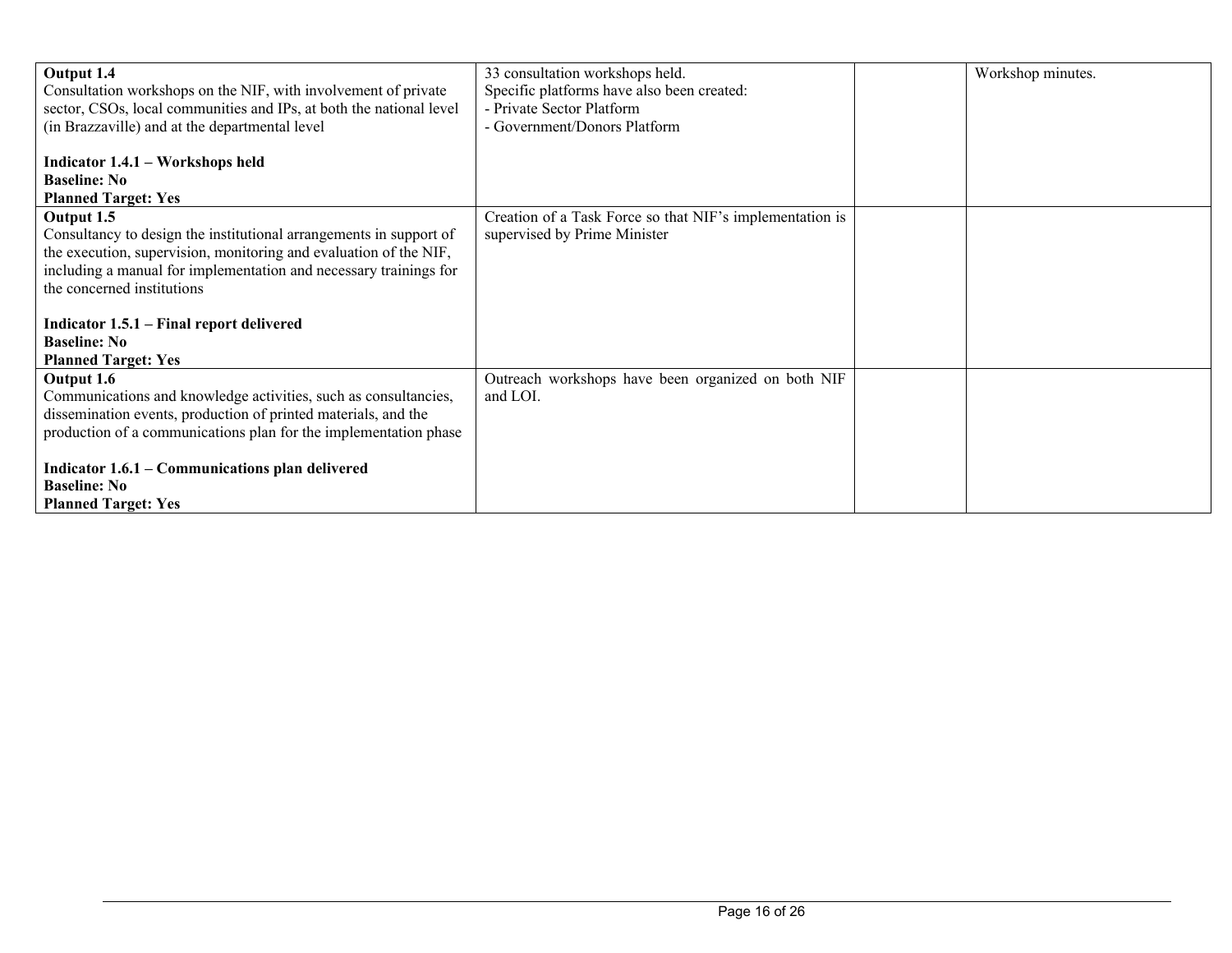# **d. Democratic Republic of Congo – PIREDD Sud Ubangi**

# **i) Narrative reporting on results:**

Following the approval of the proposal by FONAREDD in February 2017, the WB began preparation of the additional financing (US\$ 78.64 million, including US\$ 3.64 million from FONAREDD/CAFI) for the ongoing Agriculture Rehabilitation and Recovery Support Project (PARRSA - US\$ 120 million).

The additional financing was approved by the WB Board on March 22, 2017 and the related Grant Agreement with the DRC was signed on April 19, 2017. Unfortunately, program implementation was delayed due to the timing of the Government's decree recognizing the CAFI grant.

Following effectiveness, the PARRSA team prepared the implementation plan for the entire project, including the CAFI activities. ToRs for the PIREDD team working on REDD+ were finalized in October 2018 allowing the procurement process to be launched. An initial advance was provided in November to procure material and seeds for farmers (perennial crops – Coffee, Cocoa).

The PIREDD technical team arrived in Gemena mid-October, 2019. The team, welcomed by the PARRSA Provincial Coordinator, met with the Provincial political and administrative authorities, including Provincial Minister of Agriculture, Fisheries, Livestock and Rural Development as well as other heads of technical services such as the Provincial Division of Land Management, Provincial Inspection of Agriculture, Fishing and Livestock, the National Seed Service (SENASEM), the National Office of Agricultural Products of Congo (ONAPAC) and the National Institute of research and Agricultural Studies (INERA). The opening of a PIREDD Sud Ubangi office followed in November 2019.

After the arrival and installation of the program team, the staff devoted their time to the development of terms of reference for studies (NWFP, ESIA), training of trainers, facilitators and local cartographers as well as field managers, workshops, missions and modules training (facilitators, local cartographers and land managers). Field activities, as well as the establishment of a viable financial system for the project, had yet to be made effective.

In November 2019, the program team carried out a site assessment mission in the territories of Budjala, Gemena, Kungu, and Libenge. During this visit, the team contacted and engaged local administrative authorities and stakeholders who were informed about the PIREDD + Sud Ubangi program, activities to be carried out by local partners and implementation challenges.

The 2020 PIREDD + Procurement plan was prepared and submitted to the WB for its no objection which was given in January 2020. The Provincial Coordination and Monitoring Committee of the "CPCS" project of South Ubangi held its first meeting on March 21, 2020.

Now that the PIREDD team is in place, the agroforestry activities launched, and the procurement plan approved, project implementation is expected to accelerate.

## **ii) Unaudited financial report of the Bank Supervision grant**

## **TF0A4934**

| <b>Expense Category</b>          | Total in US\$ |
|----------------------------------|---------------|
| Staff Cost (including overheads) | 96,726.94     |
| Travel expenses                  | 2,760.12      |
| <b>Total</b>                     | 99,487.06     |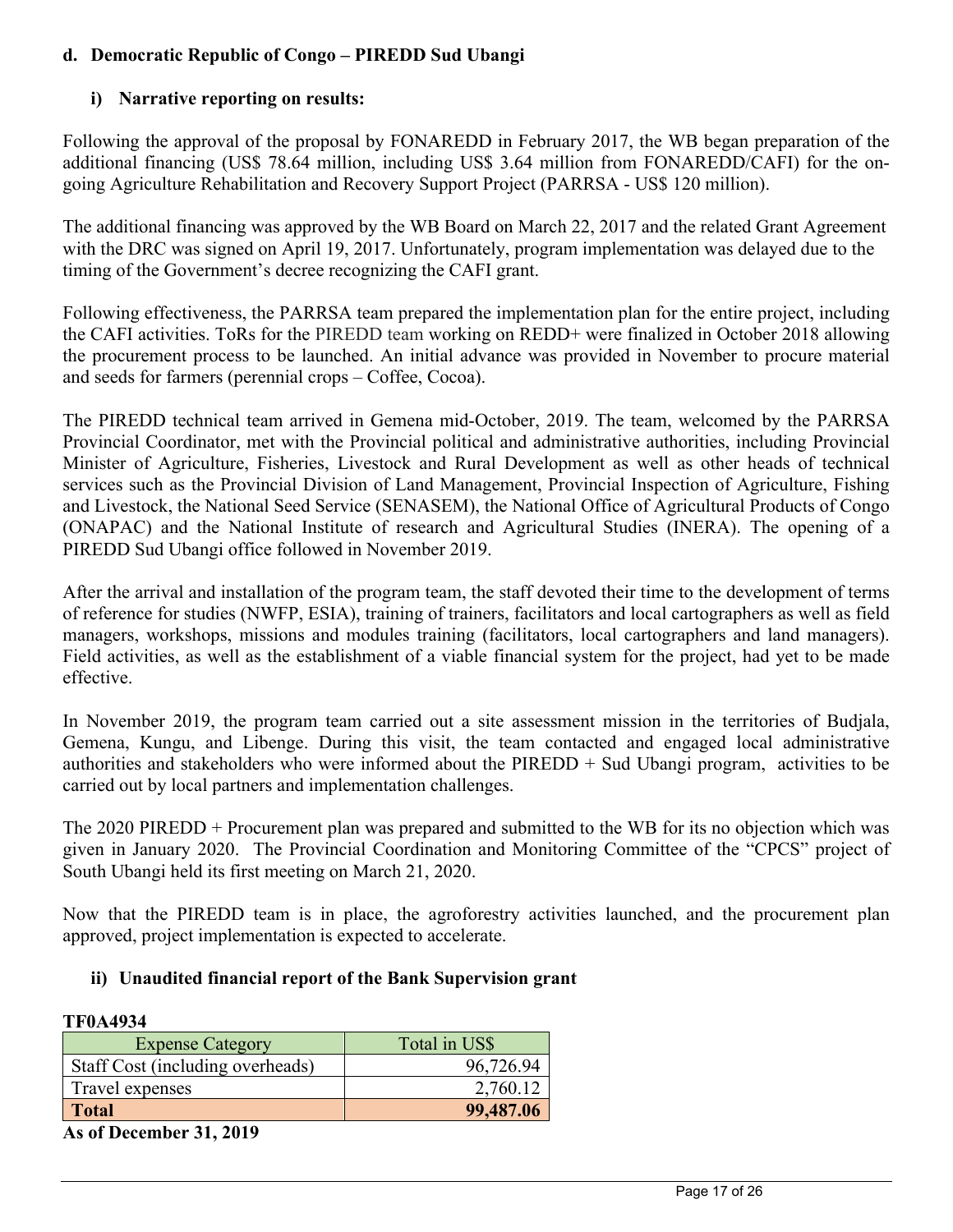|                                                                                                                                                                                                                                 | <b>Achieved Indicator Targets</b>                                                                                                                                                                                                                                                                                                                                                                                                                                                                                                                                                                                                                                                                                                                                                                                                                                                                                                                                                                                                                                                                                                             | <b>Reasons</b> for<br>Variance          | Source of<br>Verification       |
|---------------------------------------------------------------------------------------------------------------------------------------------------------------------------------------------------------------------------------|-----------------------------------------------------------------------------------------------------------------------------------------------------------------------------------------------------------------------------------------------------------------------------------------------------------------------------------------------------------------------------------------------------------------------------------------------------------------------------------------------------------------------------------------------------------------------------------------------------------------------------------------------------------------------------------------------------------------------------------------------------------------------------------------------------------------------------------------------------------------------------------------------------------------------------------------------------------------------------------------------------------------------------------------------------------------------------------------------------------------------------------------------|-----------------------------------------|---------------------------------|
| <b>Outcome 1</b><br>Forest-friendly agricultural investments that<br>improve the livelihoods of rural people,<br>including vulnerable and marginalized<br>people.                                                               |                                                                                                                                                                                                                                                                                                                                                                                                                                                                                                                                                                                                                                                                                                                                                                                                                                                                                                                                                                                                                                                                                                                                               |                                         |                                 |
| Output 1.1<br>Forest area under sustainable management<br>or rehabilitated<br>Indicator $1.1.1 - ha$<br><b>Baseline: TBD</b><br><b>Planned Target: Yes</b>                                                                      | The project activities related with agro-forestry and forest management have not yet been<br>implemented                                                                                                                                                                                                                                                                                                                                                                                                                                                                                                                                                                                                                                                                                                                                                                                                                                                                                                                                                                                                                                      | Project<br>launching<br>was<br>delayed. | Micro-grants<br>progress report |
| Output 1.2<br>Development of sustainable value chains<br><b>Indicator 1.2.1</b> – Area planted with<br>perennial crops, under forest cover or<br>agroforestry cultivation<br><b>Baseline: TBD</b><br><b>Planned Target: Yes</b> | Coffee and cocoa were successfully propagated; the available seedlings, expected planted in<br>August 2019, today covers, 225 hectares of coffee and 105 hectares of Cocoa.                                                                                                                                                                                                                                                                                                                                                                                                                                                                                                                                                                                                                                                                                                                                                                                                                                                                                                                                                                   |                                         | Micro-grants<br>progress report |
| Output 1.3<br>Savannah area under sustainable<br>management or rehabilitated<br>Indicator $1.2.1 - ha$<br><b>Baseline: TBD</b><br><b>Planned Target: Yes</b>                                                                    | The recruitment of a firm to work on land planning and landscape management is underway,<br>activities are expected to start as soon as the Covid-19 pandemic is under control.                                                                                                                                                                                                                                                                                                                                                                                                                                                                                                                                                                                                                                                                                                                                                                                                                                                                                                                                                               | Project<br>launching<br>was<br>delayed. | Micro-grants<br>progress report |
| <b>Outcome 5</b><br>Human activities are better planned to<br>optimize the use of space and reduce their<br>impact on forests.                                                                                                  | A diagnosis of the PIREDD + zone in the Sud Ubangi province was carried out by the<br>Sattelital Observatory of Forests of Central Africa (OSFAC) in November and December 2019<br>with the facilitation of the project team and locally recruited consultants. The objective of the<br>study was to identify problems as well as best practices, approaches that can contribute to the<br>production of guidelines for the restoration of forest ecosystems and production systems<br>through sustainable forestry practices, natural regeneration, enrichment planting, assisted<br>reforestation, and environment friendly logging and other practices such as traditional and<br>improved agro-forestry systems.<br>The study produced a synoptic view of the biophysical environment and made a detailed<br>diagnosis of the province of Sud-Ubangi (intervention area of PIREDD +). The diagnosis<br>addressed several themes including: agriculture, animal husbandry, forestry, rural<br>development, the environment and regional planning.<br>The results of this diagnosis will inform the land management and planning processes. | Project<br>launching<br>was<br>delayed. | CARG meetings                   |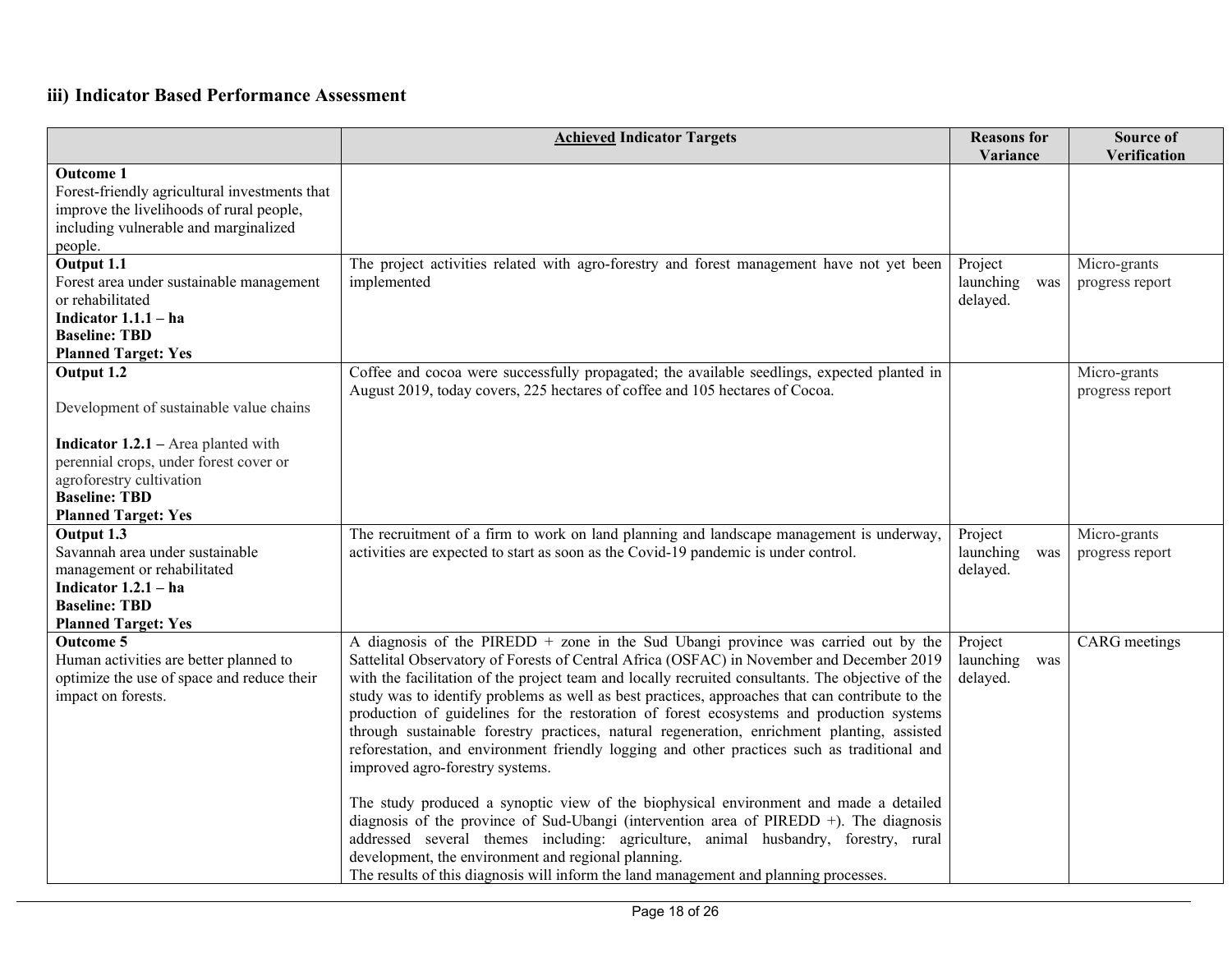| Output 5.1<br>Number of administrative sectors, territories<br>and provinces with a land use plan<br><b>Indicator 5.1.1 – Number</b><br><b>Baseline: No</b><br><b>Planned Target: Yes</b>                                                                                                                                         | Following the production of provincial and territorial land management plans, communities<br>will produce theirs along with associated land use and development plans.                                                                                                                                                                                                                                                                                                                                                                                                                                                                                                                                                                                                                                                                                                                                                                                                                                                                                                                                                                                                                                                                                                                                                                                                                                                                     | Project<br>launching<br>delayed. | was | <b>CARG</b> Meetings         |
|-----------------------------------------------------------------------------------------------------------------------------------------------------------------------------------------------------------------------------------------------------------------------------------------------------------------------------------|--------------------------------------------------------------------------------------------------------------------------------------------------------------------------------------------------------------------------------------------------------------------------------------------------------------------------------------------------------------------------------------------------------------------------------------------------------------------------------------------------------------------------------------------------------------------------------------------------------------------------------------------------------------------------------------------------------------------------------------------------------------------------------------------------------------------------------------------------------------------------------------------------------------------------------------------------------------------------------------------------------------------------------------------------------------------------------------------------------------------------------------------------------------------------------------------------------------------------------------------------------------------------------------------------------------------------------------------------------------------------------------------------------------------------------------------|----------------------------------|-----|------------------------------|
| <b>Outcome 8</b><br>Good governance ensured through effective,<br>cross-cutting and integrated, transparent,<br>equitable and sustainable implementation of<br>$REDD +$ , based on results, and integrating<br>information, consultation, participation and<br>ownership of all stakeholders, equitably<br>between women and men. | Important meetings and workshops have taken place to ensure transparent and integrated<br>implementation.<br>(1) October 2019. Initial contact meeting between UNCP-PARRSA October and the newly<br>hired PIREDD + South Ubangi staff<br>(2) October 2019, Technical meeting with members of the FONAREDD executive secretariat<br>(3) October 2019, Exchange with OSFAC on the terms of reference of the study on the<br>diagnosis of the PIREDD + area<br>(4) October 2019, PIREDD $+$ SU staff meeting on the programming of activities October to<br>December 2019.<br>(5) January 2020, 2020 PTBA meeting (Budget and timetable)<br>State of installation of team program and evaluation of activities<br>$(6)$ • This first quarter of 2020, with the support of the Provincial Authorities, a provincial<br>coordination and monitoring committee whose mission will be to ensure the execution,<br>monitoring and evaluation of project activities has been set up.<br>(a) Partnership contracts have been signed with rural radio stations in the province to<br>raise awareness among stakeholders on climate change and REDD +, environmental<br>education, sustainable management of natural resources, family planning, taking into<br>account gender aspect, etc.<br>(b) Meetings with the various stakeholders were held in Gemena with state actors, civil<br>society, representatives of communities and the territories. | Project<br>launching<br>delayed. | was | <b>CARG</b> Meetings         |
| Output 8.1<br>Number of government institutions<br>strengthened or established and operational<br><b>Indicator 8.1.1 – Number</b><br><b>Baseline: No</b><br><b>Planned Target: Yes</b>                                                                                                                                            | As a priority, emphasis was placed on strengthening the capacity of state actors, local<br>organizations and the creation of consultation frameworks, the Agro-Rural Management<br>Committees (CARG). For 2019, 4 CARGs were created, 66 producers' unions (UOPs) and<br>534 Peasant Organization (Ops) were created for the territories of Gemena and Budjala.<br>Currently, there are a total of 670 peasant organizations (Pos) for the entire SU province.<br>Furthermore, the project conducted a capacity building exercice on behalf of state services<br>including 8 inspectors of the territorial agricultural and rural development departments, 9<br>agronomists brigades and 26 supervisors at sector level. Also, for a rational land management,<br>it was decided at the project level to make a land allocation and participative land mapping.                                                                                                                                                                                                                                                                                                                                                                                                                                                                                                                                                                            | Project<br>launching<br>delayed. | was | Project completion<br>report |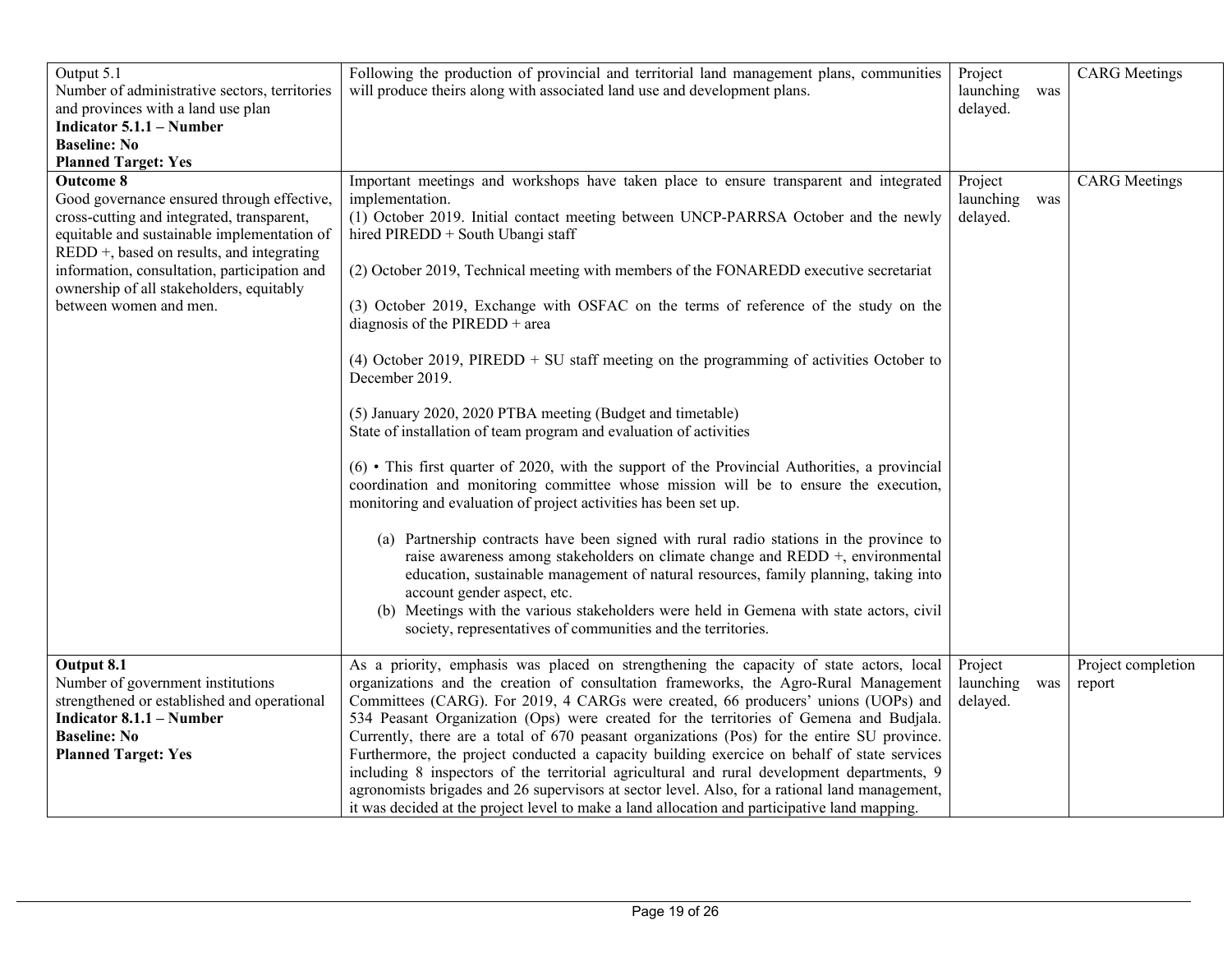# **e. Democratic Republic of Congo – PIREDD Mai-Ndombe**

# **i) Narrative reporting on results:**

The "PIREDD Mai-Ndombe" project aims to extend to the Mai Ndombe District (Inongo, Kiri, Kutu and Oshwe Territories), the sectoral and enabling investments that are implemented under component 1 of the Improved Forested Landscape Management Project (PGAPF) in the Territories of the former Plateaux District (PIREDD Plateaux). Its overall objectives are to improve people's livelihoods and forest landscape management to reduce emissions from deforestation and forest degradation.

After the approval of the project proposal in October 2016, the WB prepared the additional financing (US\$ 18.22 million) to the on-going PGAPF (US\$ 36.9 million). The Grant Agreement between the WB and the Government was declared effective on May 16, 2018. Between approval and effectiveness, the project recruited competitively the Local Implementing Agency in charge of the implementation of the Mai-Ndombe PIREDD. The delegated project management contract between Ministry of Environment and the Local Implementing Agency (FRMi) was signed on the day of the grant's effectiveness date.

Several strides were made during 2019 that helped strengthen the PIREDD MAI Ndombe project enabling environment. Among these were the meeting of the provincial steering committee held in September 2019, updates to the Plan in favor of Indigenous Populations, the preparation of the next season's B 2020, participation in the workshop organized in Inongo by PIREDD Plateaux to finalize the provincial edict on natural resource planning and management, and new guidelines on the various forms of support were presented to the political and administrative authorities of the three territories concerned.

The project has supported the establishment of plantations and the propagation of seedlings, helped to delimit protected areas, enhanced the capacity of extension service agents, and helped improve forest resource management through establishment or reorganization of 600 Local Development Committees (LDCs). Efforts were undertaken to plant palm trees on 16 Ha in Kutu province. Additionally, project support made it possible to produce palm oil seedlings for the planned 720 ha of plantations on 32 terroirs. The Kutu province also benefitted from efforts to establish 34 plantations for the propagation of the improved variety "Zizila" and the propagation of 673,433 seedlings intended to increase the availability of fuelwood.

Activities to increase modern contraceptive prevalence from 5 to 10% and to raise awareness among 180,000 people on family planning issues, Ebola and HIV-AIDS prevention are also to be supported by the project. In view of the limited resources for these activities, the project plans to carry out a mapping of stakeholders and interventions in order to determine how best to deploy its resources and achieve expected results.

An infrastructure investment plan was developed to improve land and river transportation routes. The plan has prioritized 240 kms of roads, 36 bridges, ferry service, the recharging of 6 kms of dikes, and the construction of 2 quays. The socio-environmental assessment of the various works is in progress and the terms of reference for the environmental and social impact studies for the ferry and quays have been produced. Efforts begun in 2019 to strengthen the PIREDDD enabling environment and achieve project results will continue in 2020. The planning process that made it possible to define the first development approaches (draft PDD) and to specify the methodology for selecting the target groups and terroirs will continue during the first semester of 2020 with the aim to draft the Sustainable Development Plans (PDD) for the province and territories.

With regard to indigenous peoples, the NGO OSAPY has updated the Plan in Favor of Indigenous Peoples and identified potential micro-projects. Several workshops and other awareness-raising activities (radio broadcasts) were carried out during the reporting period. A shortlist of NGOs in charge of implementing the APP was drawn up and the RFP for the contract is being prepared. Finally, the Project Steering Committee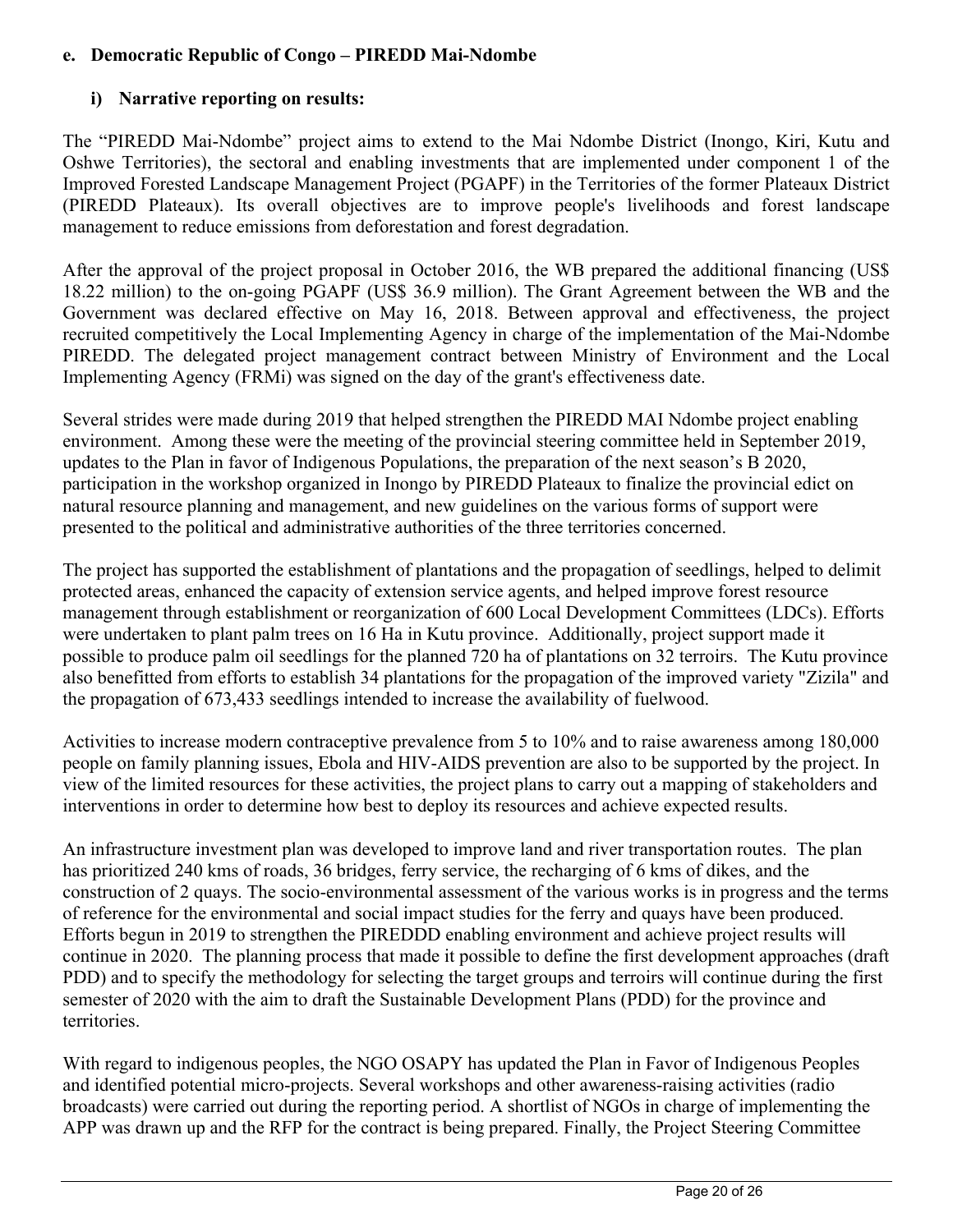met in Inongo in September 2019 and enabled the new provincial authorities and other COPIL members to review the implementation of the 2019 PWBP of the project.

Project progress in the second half of 2019 is considered satisfactory with an intensification of activities having occurred in the third quarter. The pace of environmental assessments and development plan preparations activities were stepped up in the Kutu territory and have begun in the other three territories.

# **ii) Unaudited financial report of the Bank Supervision grant**

#### **TF0A5593**

| <b>Expense Category</b>          | Total in US\$ |
|----------------------------------|---------------|
| Staff Cost (including overheads) | 29,245.53     |
| Travel expenses                  | 9,204.40      |
| Consultants & Temporaries        | 32,789.25     |
| <b>Total</b>                     | 71,239.18     |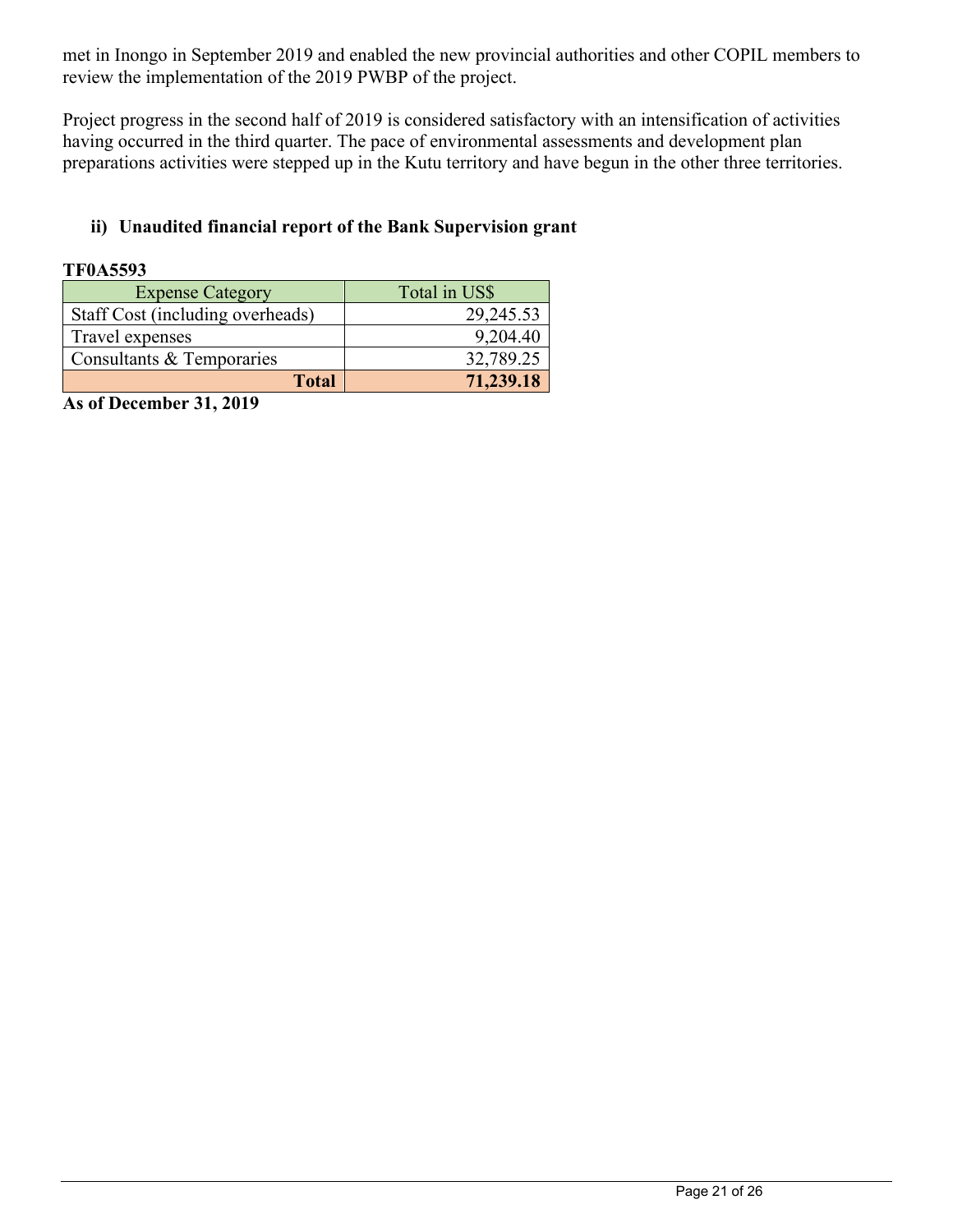|                                                                  | <b>Achieved Indicator Targets</b>                           | <b>Reasons for Variance</b> | <b>Source of Verification</b>    |
|------------------------------------------------------------------|-------------------------------------------------------------|-----------------------------|----------------------------------|
| <b>Outcome 1</b>                                                 | In September 2018, PIREDD agronomists carried out the       |                             | Methodology in preparation.      |
| Forest-friendly agricultural investments that improve the        | agricultural diagnosis of the Kutu Territory by identifying |                             |                                  |
| livelihoods of rural people, including vulnerable and            | the main farming practices, the schedule of activities as   |                             |                                  |
| marginalized people                                              | well as the difficulties (related to agriculture and        |                             |                                  |
|                                                                  | livestock farming) encountered by the inhabitants of this   |                             |                                  |
|                                                                  | area. Territory. The agricultural diagnosis is attached to  |                             |                                  |
|                                                                  | the report.                                                 |                             |                                  |
| Output 1.1                                                       | First results expected in 2019                              |                             | Agroforestry scorecard           |
| Area of forests under sustainable management or rehabilitated    |                                                             |                             |                                  |
|                                                                  |                                                             |                             |                                  |
| Indicator $1.1.1 - ha$                                           |                                                             |                             |                                  |
| <b>Baseline: No</b>                                              |                                                             |                             |                                  |
| <b>Planned Target: Yes</b>                                       |                                                             |                             |                                  |
| Output 1.2                                                       | At end of calendar year 2018, palm nurseries and test       |                             | <b>Activities Tracking Sheet</b> |
|                                                                  |                                                             |                             |                                  |
| Area of savannah under sustainable management or rehabilitated   | fields of different cassava species were established in     |                             |                                  |
|                                                                  | Kutu territory.                                             |                             |                                  |
| Indicator $1.2.1 - ha$<br><b>Baseline: No</b>                    |                                                             |                             |                                  |
|                                                                  |                                                             |                             |                                  |
| <b>Planned Target: Yes</b>                                       |                                                             |                             |                                  |
| <b>Outcome 2</b>                                                 |                                                             |                             |                                  |
| Reduction of non-sustainable wood energy                         |                                                             |                             |                                  |
| Output 2.1                                                       | First results expected in 2019                              |                             | Agroforestry scorecard           |
| Increase in the amount of wood energy produced by agroforestry   |                                                             |                             | <b>Activities Report</b>         |
| plantations and the establishment of protected areas.            |                                                             |                             |                                  |
|                                                                  |                                                             |                             |                                  |
| Indicator $2.1.1 - ha$                                           |                                                             |                             |                                  |
| <b>Baseline: No</b>                                              |                                                             |                             |                                  |
| <b>Planned Target: Yes</b>                                       |                                                             |                             |                                  |
| <b>Outcome 3</b>                                                 | In October 2018, the PIREDD launched the recruitment        |                             |                                  |
| Deforestation and degradation from logging is reduced through    | of consultants to raise awareness as well as to support to  |                             |                                  |
| sustainable management.                                          | 600<br>local development committees to include              |                             |                                  |
|                                                                  | development of management plans.                            |                             |                                  |
| Output 3.1                                                       | First results expected in 2019                              |                             | Management plans                 |
| Increase in the number of communities and ETDs supported to      |                                                             |                             | <b>Activities Report</b>         |
| implement community forestry                                     |                                                             |                             |                                  |
|                                                                  |                                                             |                             |                                  |
| Indicator 3.1.1 – Number and ha                                  |                                                             |                             |                                  |
| <b>Baseline: No</b>                                              |                                                             |                             |                                  |
| <b>Planned Target: Yes</b>                                       |                                                             |                             |                                  |
| <b>Outcome 4</b>                                                 |                                                             |                             |                                  |
| Human activities are better planned to optimize the use of space |                                                             |                             |                                  |
| and reduce their impact on forests                               |                                                             |                             |                                  |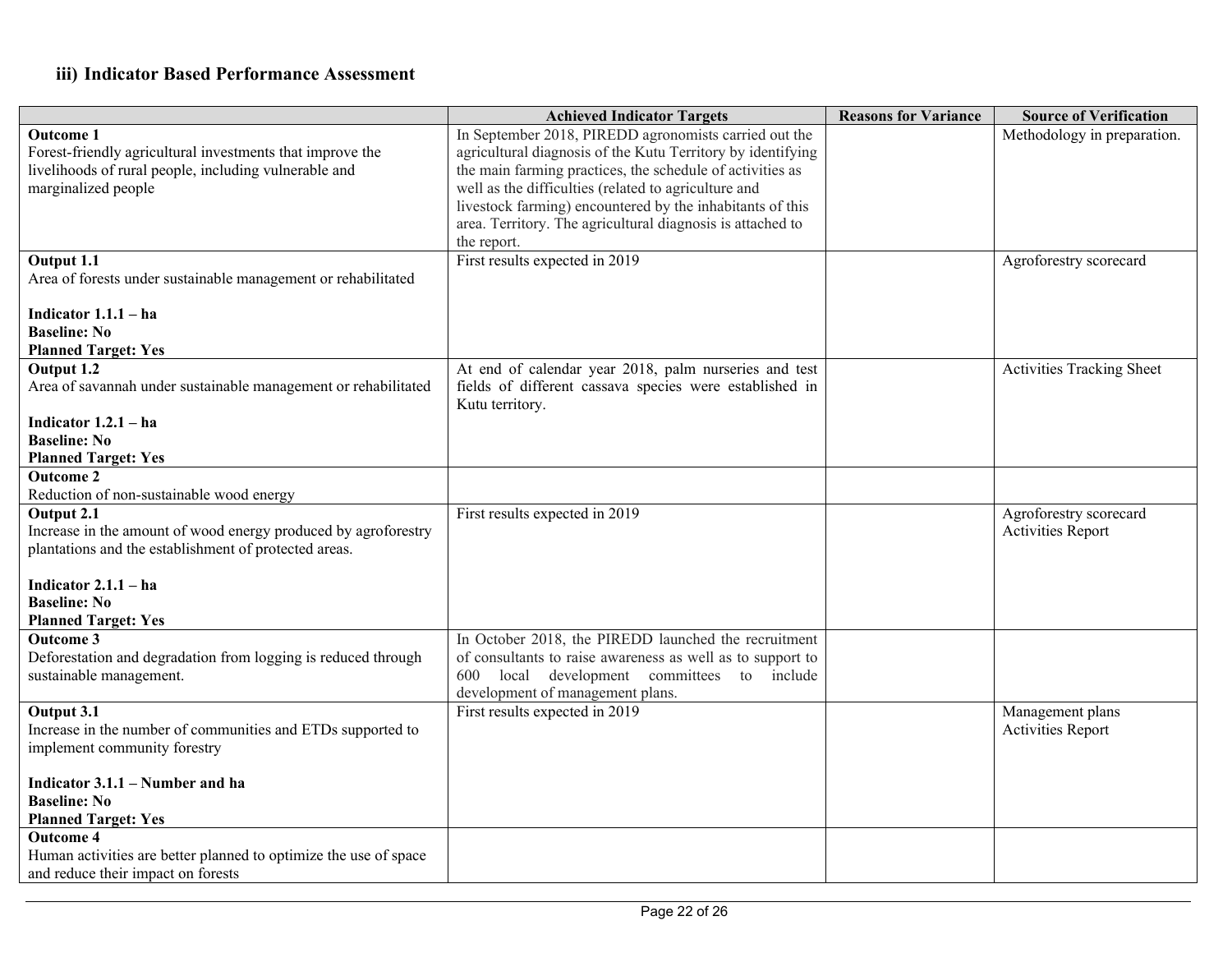| Output 4.1<br>Number of administrative sectors, territories and provinces with a<br>land use plan    | The 4 Territories and 9 CARGs have begun the<br>development of their land use plans.                                                                                       | Sustainable<br>Development<br>Plan                                                   |
|------------------------------------------------------------------------------------------------------|----------------------------------------------------------------------------------------------------------------------------------------------------------------------------|--------------------------------------------------------------------------------------|
| Indicator 4.1.1 – Number<br><b>Baseline: No</b><br><b>Planned Target: Yes</b>                        |                                                                                                                                                                            |                                                                                      |
| <b>Outcome 5</b><br>Land rights enable sustainable development of forestry and<br>agriculture        |                                                                                                                                                                            |                                                                                      |
| Output 5.1<br>Provincial land edicts developed in a participatory manner                             | A technical version of the edict has been prepared and<br>discussed with the provincial authorities in the second<br>half of 2019. This process is supported by the PIREDD | Edict                                                                                |
| <b>Indicator 5.1.1 Number</b><br><b>Baseline: No</b><br><b>Planned Target: No</b>                    | Plateaux with the participation of the PIREDD Mai-<br>Ndombe.                                                                                                              |                                                                                      |
| Output 5.2<br>Functional land coordination                                                           | Technical assistance to ensure the functionality of the<br>technical services was deployed during calendar year<br>2019 in the framework of memoranda of understanding     | Activities report                                                                    |
| <b>Indicator 5.2.1 – Number</b><br><b>Baseline: No</b><br><b>Planned Target: Yes</b>                 | with the PIREDD.                                                                                                                                                           |                                                                                      |
| Output 5.3<br>Agriculture Advisory Councils Operational                                              | The process of structuring the Territorial Comité<br>Agricole Ruraux de Gestion (Rural Agricultural<br>Management Committee) was begun.                                    | Activities report of the<br>Comité Agricole Ruraux de<br>Gestion (Rural Agricultural |
| Indicator 5.3.1 – Number<br><b>Baseline: No</b><br><b>Planned Target: Yes</b>                        |                                                                                                                                                                            | Management Committee)                                                                |
| Output 5.4<br>$Map(s)$ of the various formal or informal-sector land holdings,<br>public and private | The first maps have been produced as part of the<br>territorial agricultural evaluations activities or to support<br>the development of the Road Plan.                     | Provincial map<br>Participation map                                                  |
| Indicator 5.4.1 – Number<br><b>Baseline: No</b><br><b>Planned Target: Yes</b>                        | The process continues in the 4 Territories.                                                                                                                                |                                                                                      |
| Ouput 5.5<br>Agriculture and Cadastre Services are functional                                        | The framework of memoranda of understanding with the<br>PIREDD has been submitted to the signatories.                                                                      | Activities report                                                                    |
| Indicator 5.5.1 – Number<br><b>Baseline: No</b><br><b>Planned Target: Yes</b>                        |                                                                                                                                                                            |                                                                                      |
| Output 5.5                                                                                           | Nearly 130 GMPs have been produced, 98 of which have<br>already been validated.                                                                                            | Management Plans                                                                     |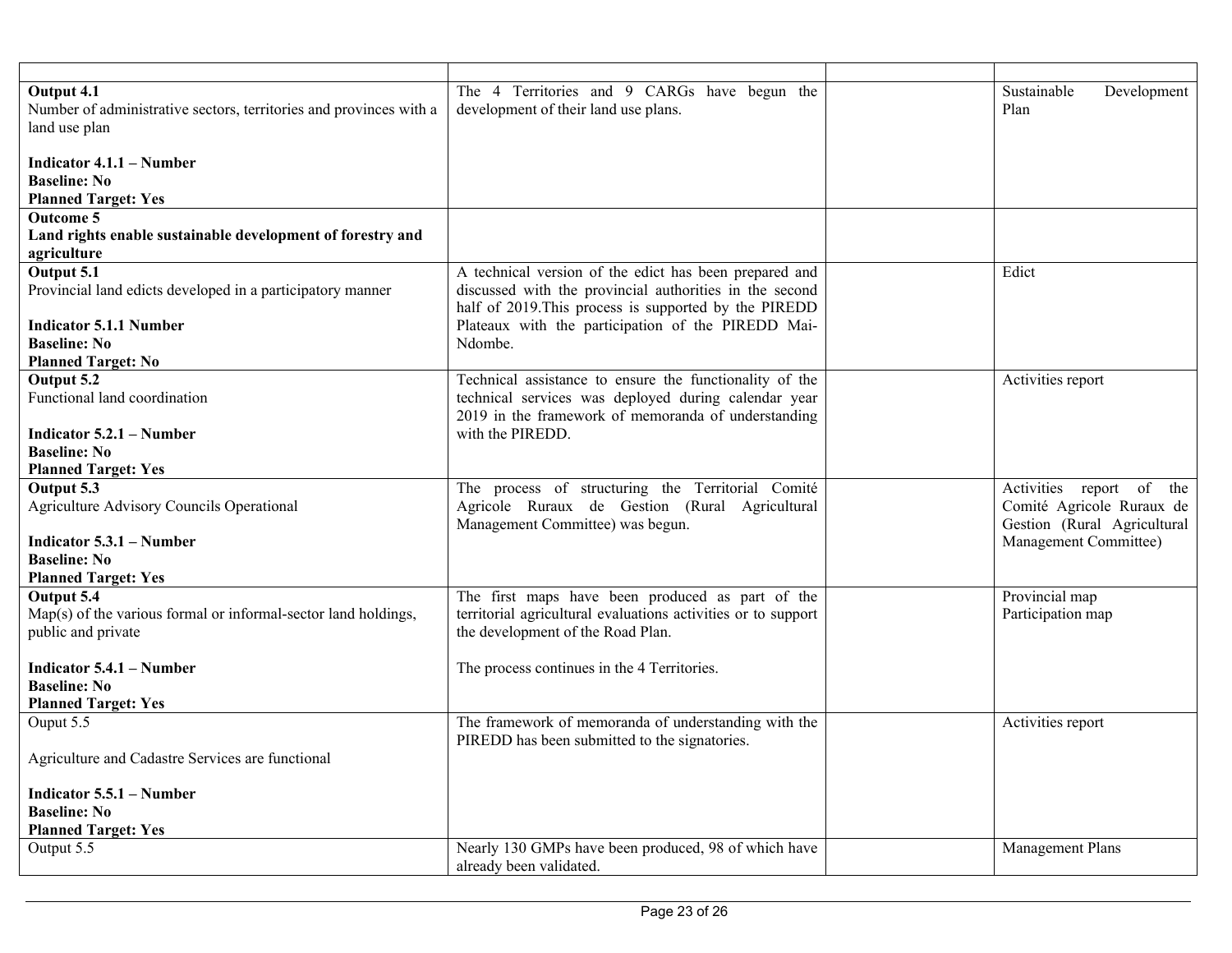| Village areas mapped in a participatory way                             |                                                           |                                       |
|-------------------------------------------------------------------------|-----------------------------------------------------------|---------------------------------------|
| <b>Indicator 5.5.2– Percentage</b>                                      |                                                           |                                       |
| <b>Baseline: No</b>                                                     |                                                           |                                       |
| <b>Planned Target: Yes</b>                                              |                                                           |                                       |
| <b>Outcome 7</b>                                                        |                                                           |                                       |
| Human pressure on forests, linked to migratory phenomena                |                                                           |                                       |
| and demographic dynamics, is reduced                                    |                                                           |                                       |
| Output 7.1                                                              | Activities are under preparation.                         | Activities report                     |
| Contraceptive prevalence increased.                                     |                                                           |                                       |
| Indicator $7.1.1$ – Percentage                                          |                                                           |                                       |
| <b>Baseline: Yes</b>                                                    |                                                           |                                       |
| <b>Planned Target: Yes</b>                                              |                                                           |                                       |
| Output 7.2                                                              | Activities are under preparation.                         | Activities report                     |
| Farm households in the Mai-Ndombe District who have benefited           |                                                           |                                       |
| from awareness programs regarding family planning and the               |                                                           |                                       |
| prevention of Ebola and HIV / AIDS                                      |                                                           |                                       |
| <b>Indicator 7.2.1 – Number</b>                                         |                                                           |                                       |
| <b>Baseline: No</b><br><b>Planned Target: Yes</b>                       |                                                           |                                       |
| <b>Outcome 8</b>                                                        |                                                           |                                       |
| Good governance ensured through effective, cross-cutting and            |                                                           |                                       |
| integrated, transparent, equitable and sustainable implementation       |                                                           |                                       |
| of REDD +, based on results, and integrating information,               |                                                           |                                       |
| consultation, participation and ownership of all stakeholders,          |                                                           |                                       |
| equitably between women and men                                         |                                                           |                                       |
| Output 8.1                                                              | 130 Local Development Committees have been created        | <b>Statutes</b><br>and<br>rules<br>of |
| Number of government institutions strengthened or established           | or reestablished. They will soon have their statutes and  | procedure                             |
| and operational                                                         | rules of procedure.                                       |                                       |
|                                                                         | The project supported the holding of the General          |                                       |
| <b>Indicator 8.1.1 - Number; Provincial Forest Council</b>              | Assembly of the Forest Advisory Council.                  |                                       |
| established; Rural Agriculture Management Committee                     |                                                           |                                       |
| established<br><b>Baseline: No</b>                                      | Memoranda of Understanding have been signed with the      |                                       |
| <b>Planned Target: Yes</b>                                              | Rural Agriculture Management Committees following         |                                       |
|                                                                         | their restructuring or reestablishment.                   |                                       |
| Output 8.1                                                              | Of the 49,854 attendees that participated in 2019, 46,211 | Attendance list                       |
| Participants in consultation activities during the implementation       | were bantus and 3,643 indigenous peoples.                 | Activities report                     |
| phase of the project                                                    |                                                           |                                       |
|                                                                         | Percentage of females - 29%                               |                                       |
| Indicator 8.1.2 - Number disaggregated by gender<br><b>Baseline: No</b> |                                                           |                                       |
| <b>Planned Target: Yes</b>                                              |                                                           |                                       |
|                                                                         |                                                           |                                       |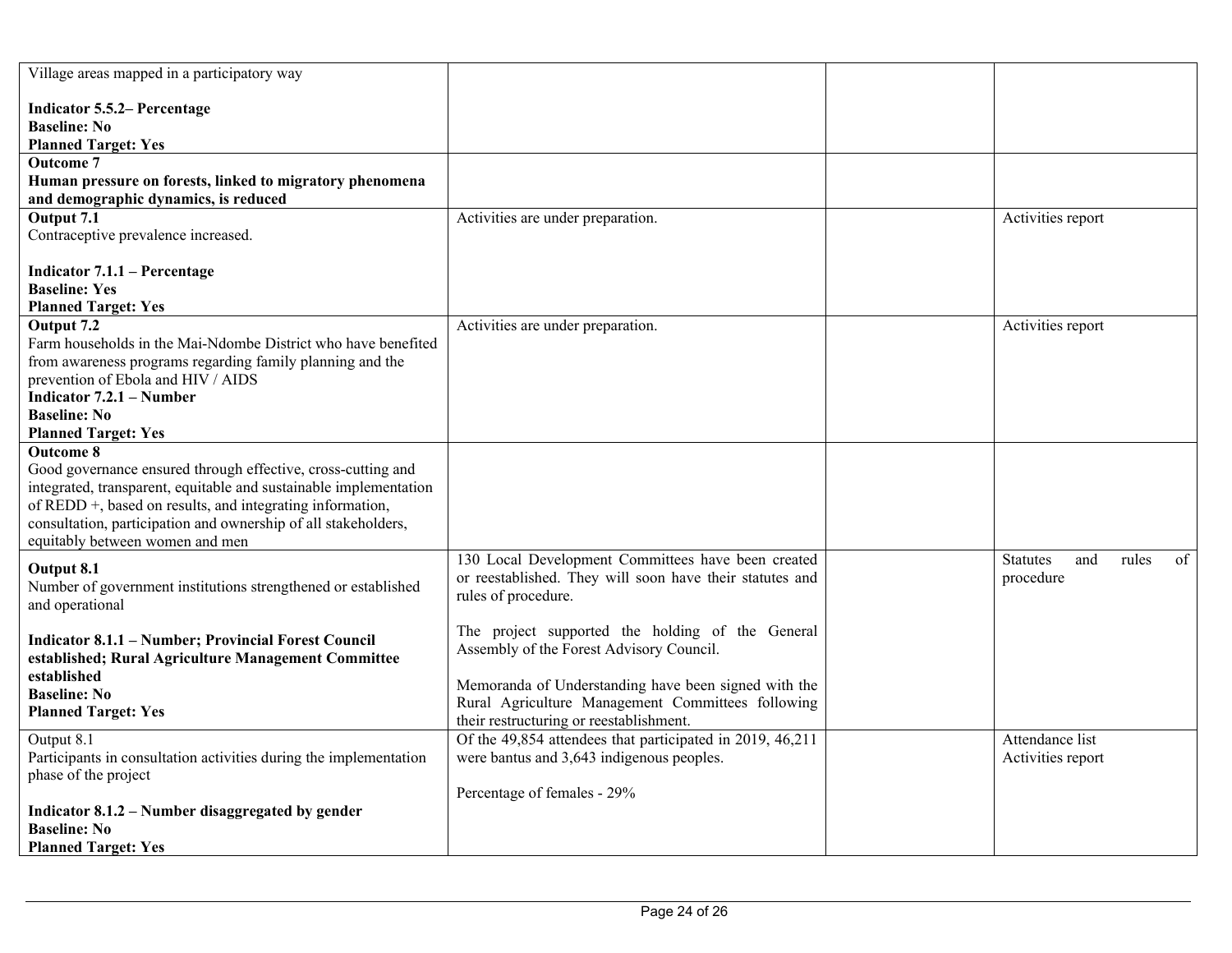# **f. Democratic Republic of Congo – Supporting Indigenous Peoples rights and participation in REDD+**

# **i) Narrative reporting on results**

Following the approval of the proposal in October 2016, the WB started the preparation of the investment as an additional financing (US\$ 1.8 million) to the on-going Forest-Dependent Community Support Project (FDCSP), which is currently supported with a US\$ 6 million grant from the Forest Investment Program (Dedicated Grant Mechanism window).

The FDCSP project has been effective since June 2016 and is executed by CARITAS Congo and the National Execution Agency (NEA). Thus, the project was only in its first months of operation when the preparation of the additional financing started (additional financing can only occur after at least a year of implementation). In 2017, the FDCSP faced some challenges related to governance, procurement, and reporting, which caused delays in the preparation of the additional financing. The project safeguards expert was hired in September 2017 and initiated the update of the safeguard documents and the consultation of the stakeholders in the three new Territories covered by the expanded project<sup>3</sup>. These were requirements for the additional financing. The consultations and the revision of the safeguards documents were completed during the second half of 2018. Unfortunately, at that time, CARITAS, the implementation agency, did not comply with Financial Management requirements (delays in the submission of the audit report). The additional financing had to be postponed until the audit report was submitted and satisfactory to the Bank. Project implementation in 2018 was further slowed as a result of political uncertainty (national election). However, during 2019 several actions undertaken by the project stakeholders improved the pace of project implementation and the Financial Management was rated as Moderately Satisfactory. These improvements made it possible to continue the additional financing process. A grant agreement between CARITAS Congo and the WB is expected to be signed in the first half of 2020.

In terms of disbursements, the project has been operating exclusively on the FIP/DGM funds, but activities and targets have been set based on financing provied by both garnts. As soon as the additional grant is signed, its disbursement rate is expected to match that of the FIP/DGM grant with results attributable to both grants.

In terms of results, the project is showing progress towards its objectives. Greater support to the stakeholders has facilitated the participation of Indigenous Peoples (IP) in the land tenure reform, has improved the governance of IP organizations and has increased the capacities for self-representation and self-organization, especially through the project's Grievance and Redress Mechanism. The process to secure the IP rights in three community forests has been launched. Two more are in preparation. The most challenging activities are the micro-projects to test and improve the capacities for sound natural resource management at the community level. After testing three different approaches to identify and design inovative and effective micro-projects in a participative manner, the steering committee has approved a first batch of micro-projects. The contracts for implementtion are expected to be signed in the first half of 2020

Information about the project can be found on: http://peuplesautochtones.cd.

## **ii) Unaudited financial report of the Bank Supervision grant**

## **Not effective yet**

<sup>&</sup>lt;sup>3</sup> Initially, FDCSP was covering 16 territories only. With this additional financing, the area for micro-projects has been broadened and three new territories (Bikoro, Kahele and Walikle) have been added to the initial 16 territories for the governance system.